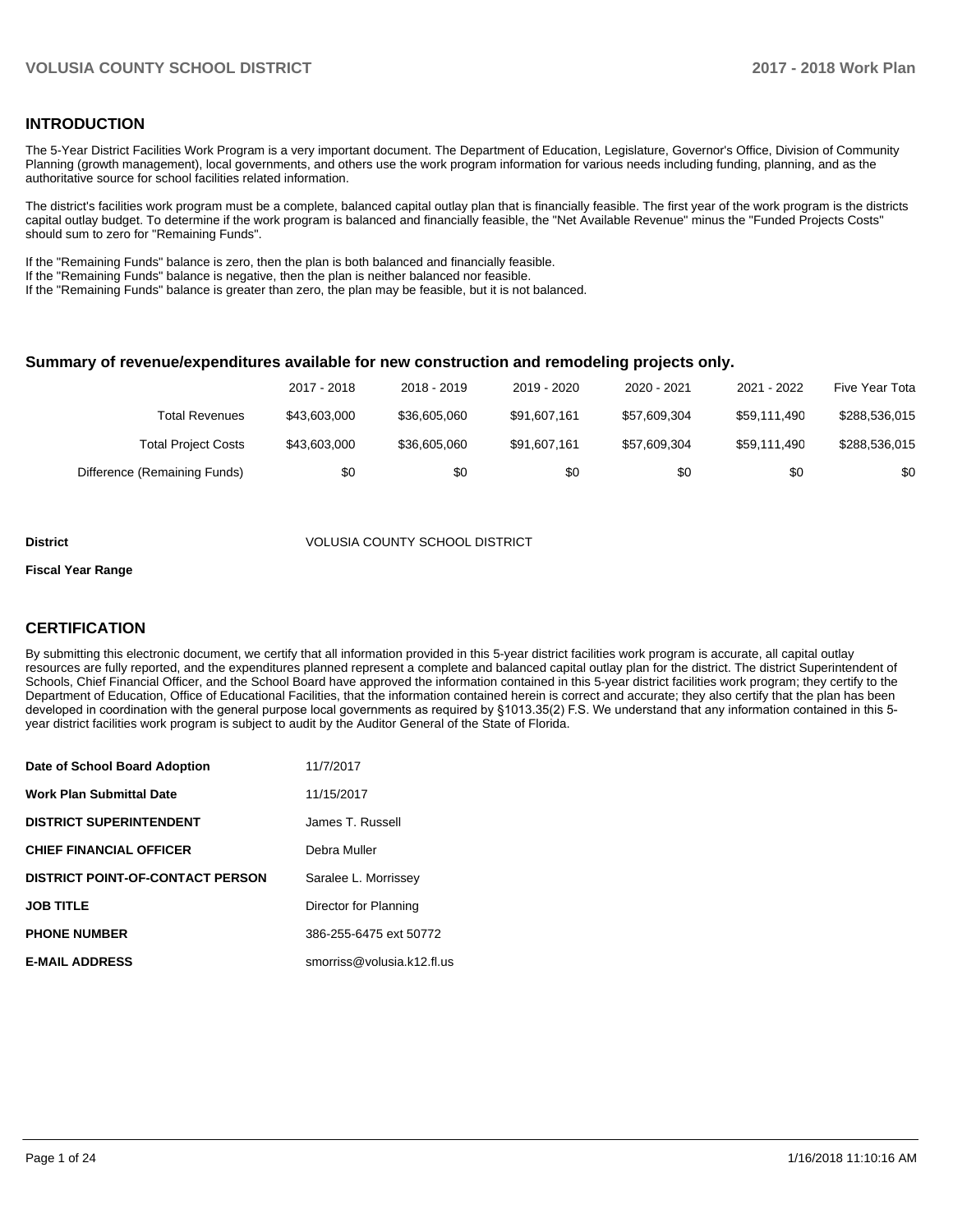# **Expenditures**

#### **Expenditure for Maintenance, Repair and Renovation from 1.50-Mills and PECO**

Annually, prior to the adoption of the district school budget, each school board must prepare a tentative district facilities work program that includes a schedule of major repair and renovation projects necessary to maintain the educational and ancillary facilities of the district.

| Item                                                                                                                                                        | 2017 - 2018<br><b>Actual Budget</b>                           | 2018 - 2019<br>Projected | 2019 - 2020<br>Projected | 2020 - 2021<br>Projected | 2021 - 2022<br>Projected | <b>Total</b> |  |  |  |  |  |  |
|-------------------------------------------------------------------------------------------------------------------------------------------------------------|---------------------------------------------------------------|--------------------------|--------------------------|--------------------------|--------------------------|--------------|--|--|--|--|--|--|
| <b>HVAC</b>                                                                                                                                                 | \$18,230,000                                                  | \$4,600,000              | \$3,400,000              | \$1,600,000              | \$0                      | \$27,830,000 |  |  |  |  |  |  |
| ATLANTIC SENIOR HIGH, CREEKSIDE MIDDLE, DAVID C. HINSON SR., DELAND MIDDLE, HERITAGE MIDDLE, PINE RIDGE SENIOR<br>Locations:<br>HIGH, SEABREEZE SENIOR HIGH |                                                               |                          |                          |                          |                          |              |  |  |  |  |  |  |
| Flooring                                                                                                                                                    | \$0                                                           | \$0                      | \$0                      | \$0                      | \$0                      | \$0          |  |  |  |  |  |  |
| Locations: No Locations for this expenditure.                                                                                                               |                                                               |                          |                          |                          |                          |              |  |  |  |  |  |  |
| Roofing                                                                                                                                                     | \$1,530,000                                                   | \$4,300,000              | \$0                      | \$0                      | \$0                      | \$5,830,000  |  |  |  |  |  |  |
| PATHWAYS ELEMENTARY, PINE RIDGE SENIOR HIGH, SUNRISE ELEMENTARY<br>Locations:                                                                               |                                                               |                          |                          |                          |                          |              |  |  |  |  |  |  |
| Safety to Life                                                                                                                                              | \$0                                                           | \$0                      | \$0                      | \$0                      | \$0                      | \$0          |  |  |  |  |  |  |
| Locations: No Locations for this expenditure.                                                                                                               |                                                               |                          |                          |                          |                          |              |  |  |  |  |  |  |
| Fencing                                                                                                                                                     | \$0                                                           | \$0                      | \$0                      | \$0                      | \$0                      | \$0          |  |  |  |  |  |  |
| Locations: No Locations for this expenditure.                                                                                                               |                                                               |                          |                          |                          |                          |              |  |  |  |  |  |  |
| Parking                                                                                                                                                     | \$0                                                           | \$0                      | \$520,000                | \$0                      | \$0                      | \$520,000    |  |  |  |  |  |  |
|                                                                                                                                                             | Locations: FREEDOM ELEMENTARY, HIGHBANKS LEARNING CENTER WEST |                          |                          |                          |                          |              |  |  |  |  |  |  |
| Electrical                                                                                                                                                  | \$0                                                           | \$0                      | \$0                      | \$0                      | \$0                      | \$0          |  |  |  |  |  |  |
| Locations: No Locations for this expenditure.                                                                                                               |                                                               |                          |                          |                          |                          |              |  |  |  |  |  |  |
| Fire Alarm                                                                                                                                                  | \$0                                                           | \$650,000                | \$0                      | \$0                      | \$0                      | \$650,000    |  |  |  |  |  |  |
| Locations: DELAND SENIOR HIGH                                                                                                                               |                                                               |                          |                          |                          |                          |              |  |  |  |  |  |  |
| Telephone/Intercom System                                                                                                                                   | \$0                                                           | \$650,000                | \$0                      | \$0                      | \$0                      | \$650,000    |  |  |  |  |  |  |
| Locations: DELAND SENIOR HIGH                                                                                                                               |                                                               |                          |                          |                          |                          |              |  |  |  |  |  |  |
| Closed Circuit Television                                                                                                                                   | \$0                                                           | \$0                      | \$0                      | \$0                      | \$0                      | \$0          |  |  |  |  |  |  |
| Locations: No Locations for this expenditure.                                                                                                               |                                                               |                          |                          |                          |                          |              |  |  |  |  |  |  |
| Paint                                                                                                                                                       | \$0                                                           | \$0                      | \$0                      | \$0                      | \$0                      | \$0          |  |  |  |  |  |  |
| Locations: No Locations for this expenditure.                                                                                                               |                                                               |                          |                          |                          |                          |              |  |  |  |  |  |  |
| Maintenance/Repair                                                                                                                                          | \$0                                                           | \$0                      | \$0                      | \$0                      | \$0                      | \$0          |  |  |  |  |  |  |
| Locations: No Locations for this expenditure.                                                                                                               |                                                               |                          |                          |                          |                          |              |  |  |  |  |  |  |
| <b>Sub Total:</b>                                                                                                                                           | \$19,760,000                                                  | \$10,200,000             | \$3,920,000              | \$1,600,000              | \$0                      | \$35,480,000 |  |  |  |  |  |  |

| <b>PECO Maintenance Expenditures</b> | \$1,085,644  | \$1,085,644  | \$1,085,644] | \$1,085,644  | \$1,085,644  | \$5,428,220   |
|--------------------------------------|--------------|--------------|--------------|--------------|--------------|---------------|
| I.50 Mill Sub Total: I               | \$39.360.077 | \$29.986.077 | \$23,746,077 | \$21,481,077 | \$19,881,077 | \$134,454,385 |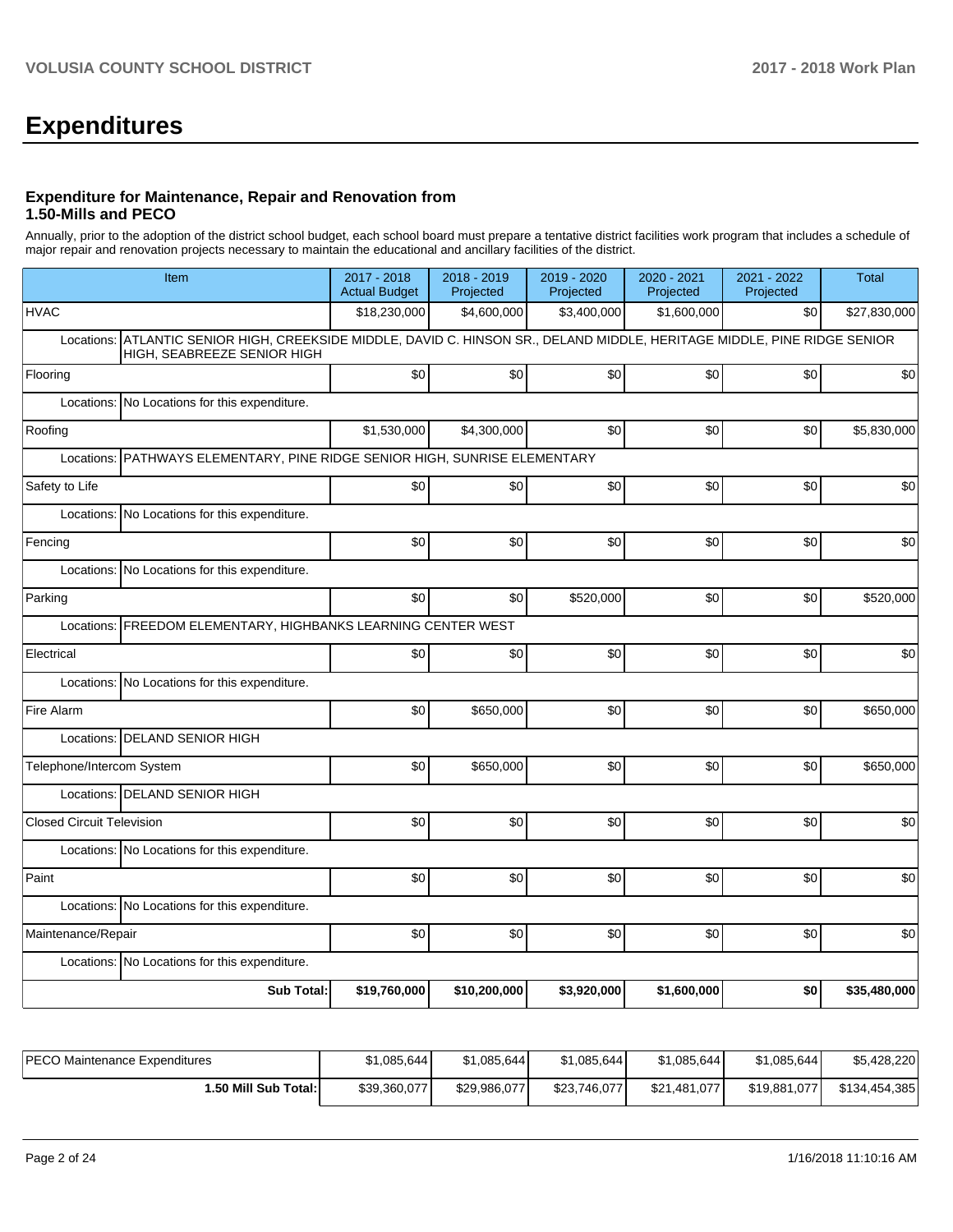|                               | Other Items                                                                                                                                                                                                                                                                                                                                                                                                                                                                                                                                                                                                                                                                                                                                                                                                                                                                                                                                                                                                                                                                                                                                                                                                                                                                                                                                                                                                                                                                                                                                                                                                                                                                                                                                                                                                                                                                                                                                                                                                                                                                | 2017 - 2018<br><b>Actual Budget</b> | 2018 - 2019<br>Projected | 2019 - 2020<br>Projected | 2020 - 2021<br>Projected | 2021 - 2022<br>Projected | Total        |
|-------------------------------|----------------------------------------------------------------------------------------------------------------------------------------------------------------------------------------------------------------------------------------------------------------------------------------------------------------------------------------------------------------------------------------------------------------------------------------------------------------------------------------------------------------------------------------------------------------------------------------------------------------------------------------------------------------------------------------------------------------------------------------------------------------------------------------------------------------------------------------------------------------------------------------------------------------------------------------------------------------------------------------------------------------------------------------------------------------------------------------------------------------------------------------------------------------------------------------------------------------------------------------------------------------------------------------------------------------------------------------------------------------------------------------------------------------------------------------------------------------------------------------------------------------------------------------------------------------------------------------------------------------------------------------------------------------------------------------------------------------------------------------------------------------------------------------------------------------------------------------------------------------------------------------------------------------------------------------------------------------------------------------------------------------------------------------------------------------------------|-------------------------------------|--------------------------|--------------------------|--------------------------|--------------------------|--------------|
| Minor Projects < \$25K        |                                                                                                                                                                                                                                                                                                                                                                                                                                                                                                                                                                                                                                                                                                                                                                                                                                                                                                                                                                                                                                                                                                                                                                                                                                                                                                                                                                                                                                                                                                                                                                                                                                                                                                                                                                                                                                                                                                                                                                                                                                                                            | \$2,500,000                         | \$2,500,000              | \$2,500,000              | \$2,500,000              | \$2,500,000              | \$12,500,000 |
|                               | Locations ADMINISTRATIVE CENTER, ATLANTIC SENIOR HIGH, BICENTENNIAL PARK, BLUE LAKE ELEMENTARY, BONNER ELEMENTARY,<br>BREWSTER CENTER, CAMPBELL MIDDLE, CENTRAL WAREHOUSE & TRANSPORTATION, CHAMPION ELEMENTARY, CHISHOLM<br>ELEMENTARY, CITRUS GROVE ELEMENTARY, CORONADO BEACH ELEMENTARY, CREEKSIDE MIDDLE, CYPRESS CREEK<br>ELEMENTARY, DAVID C. HINSON SR., Daytona Transportation, DEBARY ELEMENTARY, DELAND MIDDLE, DELAND SENIOR HIGH,<br>DELTONA LAKES ELEMENTARY, DELTONA MAINTENANCE & TRANSPORTATION, DELTONA MIDDLE, DELTONA SENIOR HIGH,<br>DISCOVERY ELEMENTARY, EDGEWATER PUBLIC ELEMENTARY, EDITH I STARKE ELEMENTARY, ENTERPRISE ELEMENTARY,<br>FACILITIES SERVICES, FOREST LAKE ELEMENTARY, FREEDOM ELEMENTARY, FRIENDSHIP ELEMENTARY, GALAXY MIDDLE,<br>GEORGE W MARKS ELEMENTARY, HERBERT STREET CENTER, HERITAGE MIDDLE, HIGHBANKS LEARNING CENTER WEST,<br>HOLLY HILL SCHOOL, HORIZON ELEMENTARY, INDIAN RIVER ELEMENTARY, LOUISE S MCINNIS ELEMENTARY, MAINLAND<br>SENIOR HIGH, MANATEE COVE ELEMENTARY, NEW SMYRNA BEACH HIGH SCHOOL (NEW), NEW SMYRNA BEACH MIDDLE,<br>ORANGE CITY ELEMENTARY, ORMOND BEACH ELEMENTARY, ORMOND BEACH MIDDLE, ORMOND BEACH TRANSPORTATION,<br>ORTONA ELEMENTARY, OSCEOLA ELEMENTARY, OSTEEN ELEMENTARY, PALM TERRACE ELEMENTARY, PATHWAYS<br>ELEMENTARY, PIERSON ELEMENTARY, PINE RIDGE SENIOR HIGH, PINE TRAIL ELEMENTARY, PORT ORANGE ELEMENTARY,<br>PRIDE ELEMENTARY, R J LONGSTREET ELEMENTARY, READ-PATTILLO ELEMENTARY, RIVER SPRINGS MIDDLE SCHOOL,<br>RIVERVIEW LEARNING CENTER, SEABREEZE SENIOR HIGH, SILVER SANDS MIDDLE, SOUTH DAYTONA ELEMENTARY,<br>SOUTHWESTERN MIDDLE, SPIRIT ELEMENTARY, SPRUCE CREEK ELEMENTARY, SPRUCE CREEK SENIOR HIGH, SUGAR MILL<br>ELEMENTARY, SUNRISE ELEMENTARY, SWEETWATER ELEMENTARY, T D TAYLOR MIDDLE HIGH, TIMBERCREST ELEMENTARY,<br>TOMOKA ELEMENTARY, TURIE T SMALL ELEMENTARY, TURNBULL TRANSPORTATION, UNIVERSITY HIGH SCHOOL, VOLUSIA<br>COUNTY SUPERINTENDENT'S OFFICE, VOLUSIA PINES ELEMENTARY, WESTSIDE ELEMENTARY, WOODWARD AVENUE<br><b>ELEMENTARY</b> |                                     |                          |                          |                          |                          |              |
| <b>Facilities Review</b>      |                                                                                                                                                                                                                                                                                                                                                                                                                                                                                                                                                                                                                                                                                                                                                                                                                                                                                                                                                                                                                                                                                                                                                                                                                                                                                                                                                                                                                                                                                                                                                                                                                                                                                                                                                                                                                                                                                                                                                                                                                                                                            | \$10,644,000                        | \$11,000,000             | \$11,000,000             | \$11,000,000             | \$11,000,000             | \$54,644,000 |
|                               | Locations ATLANTIC SENIOR HIGH, BREWSTER CENTER, CAMPBELL MIDDLE, CORONADO BEACH ELEMENTARY, DELAND SENIOR HIGH,<br>DELTONA LAKES ELEMENTARY, EDGEWATER PUBLIC ELEMENTARY, EDITH I STARKE ELEMENTARY, FREEDOM ELEMENTARY,<br>HOLLY HILL SCHOOL, HORIZON ELEMENTARY, INDIAN RIVER ELEMENTARY, LOUISE S MCINNIS ELEMENTARY, MAINLAND<br>SENIOR HIGH, NEW SMYRNA BEACH HIGH SCHOOL (NEW), ORMOND BEACH ELEMENTARY, ORTONA ELEMENTARY, OSCEOLA<br>ELEMENTARY, PALM TERRACE ELEMENTARY, PINE RIDGE SENIOR HIGH, PINE TRAIL ELEMENTARY, PORT ORANGE<br>ELEMENTARY, RIVERVIEW LEARNING CENTER, SEABREEZE SENIOR HIGH, SPRUCE CREEK ELEMENTARY, SUGAR MILL<br>ELEMENTARY, TIMBERCREST ELEMENTARY                                                                                                                                                                                                                                                                                                                                                                                                                                                                                                                                                                                                                                                                                                                                                                                                                                                                                                                                                                                                                                                                                                                                                                                                                                                                                                                                                                                   |                                     |                          |                          |                          |                          |              |
| <b>High School Athletics</b>  |                                                                                                                                                                                                                                                                                                                                                                                                                                                                                                                                                                                                                                                                                                                                                                                                                                                                                                                                                                                                                                                                                                                                                                                                                                                                                                                                                                                                                                                                                                                                                                                                                                                                                                                                                                                                                                                                                                                                                                                                                                                                            | \$1,640,000                         | \$1,470,000              | \$1,510,000              | \$1,565,000              | \$1,565,000              | \$7,750,000  |
|                               | Locations ATLANTIC SENIOR HIGH, DELAND SENIOR HIGH, DELTONA SENIOR HIGH, MAINLAND SENIOR HIGH, NEW SMYRNA BEACH HIGH<br>SCHOOL (NEW), PINE RIDGE SENIOR HIGH, SEABREEZE SENIOR HIGH, SPRUCE CREEK SENIOR HIGH, T D TAYLOR MIDDLE<br>HIGH, UNIVERSITY HIGH SCHOOL                                                                                                                                                                                                                                                                                                                                                                                                                                                                                                                                                                                                                                                                                                                                                                                                                                                                                                                                                                                                                                                                                                                                                                                                                                                                                                                                                                                                                                                                                                                                                                                                                                                                                                                                                                                                           |                                     |                          |                          |                          |                          |              |
| Infrastructure for Technology |                                                                                                                                                                                                                                                                                                                                                                                                                                                                                                                                                                                                                                                                                                                                                                                                                                                                                                                                                                                                                                                                                                                                                                                                                                                                                                                                                                                                                                                                                                                                                                                                                                                                                                                                                                                                                                                                                                                                                                                                                                                                            | \$1,000,000                         | \$1,000,000              | \$1,000,000              | \$1,000,000              | \$1,000,000              | \$5,000,000  |
|                               | Locations ADMINISTRATIVE CENTER, ATLANTIC SENIOR HIGH, BICENTENNIAL PARK, BLUE LAKE ELEMENTARY, BONNER ELEMENTARY,<br>BREWSTER CENTER, CAMPBELL MIDDLE, CENTRAL WAREHOUSE & TRANSPORTATION, CHAMPION ELEMENTARY, CHISHOLM<br>ELEMENTARY, CITRUS GROVE ELEMENTARY, CORONADO BEACH ELEMENTARY, CREEKSIDE MIDDLE, CYPRESS CREEK<br>ELEMENTARY, DAVID C. HINSON SR., Daytona Transportation, DEBARY ELEMENTARY, DELAND MIDDLE, DELAND SENIOR HIGH,<br>DELTONA LAKES ELEMENTARY, DELTONA MAINTENANCE & TRANSPORTATION, DELTONA MIDDLE, DELTONA SENIOR HIGH,<br>DISCOVERY ELEMENTARY, EDGEWATER PUBLIC ELEMENTARY, EDITH I STARKE ELEMENTARY, ENTERPRISE ELEMENTARY,<br>FACILITIES SERVICES, FOREST LAKE ELEMENTARY, FREEDOM ELEMENTARY, FRIENDSHIP ELEMENTARY, GALAXY MIDDLE,<br>GEORGE W MARKS ELEMENTARY. HERBERT STREET CENTER. HERITAGE MIDDLE. HIGHBANKS LEARNING CENTER WEST.<br>HOLLY HILL SCHOOL, HORIZON ELEMENTARY, INDIAN RIVER ELEMENTARY, LOUISE S MCINNIS ELEMENTARY, MAINLAND<br>SENIOR HIGH, MANATEE COVE ELEMENTARY, NEW SMYRNA BEACH HIGH SCHOOL (NEW), NEW SMYRNA BEACH MIDDLE,<br>ORANGE CITY ELEMENTARY, ORMOND BEACH ELEMENTARY, ORMOND BEACH MIDDLE, ORMOND BEACH TRANSPORTATION,<br>ORTONA ELEMENTARY, OSCEOLA ELEMENTARY, OSTEEN ELEMENTARY, PALM TERRACE ELEMENTARY, PATHWAYS<br>ELEMENTARY, PIERSON ELEMENTARY, PINE RIDGE SENIOR HIGH, PINE TRAIL ELEMENTARY, PORT ORANGE ELEMENTARY,<br>PRIDE ELEMENTARY, R J LONGSTREET ELEMENTARY, READ-PATTILLO ELEMENTARY, RIVER SPRINGS MIDDLE SCHOOL,<br>RIVERVIEW LEARNING CENTER, SEABREEZE SENIOR HIGH, SILVER SANDS MIDDLE, SOUTH DAYTONA ELEMENTARY,<br>SOUTHWESTERN MIDDLE, SPIRIT ELEMENTARY, SPRUCE CREEK ELEMENTARY, SPRUCE CREEK SENIOR HIGH, SUGAR MILL<br>ELEMENTARY, SUNRISE ELEMENTARY, SWEETWATER ELEMENTARY, T D TAYLOR MIDDLE HIGH, TIMBERCREST ELEMENTARY,<br>TOMOKA ELEMENTARY, TURIE T SMALL ELEMENTARY, TURNBULL TRANSPORTATION, UNIVERSITY HIGH SCHOOL, VOLUSIA<br>COUNTY SUPERINTENDENT'S OFFICE, VOLUSIA PINES ELEMENTARY, WESTSIDE ELEMENTARY, WOODWARD AVENUE<br>ELEMENTARY        |                                     |                          |                          |                          |                          |              |
| Media Center Retrofits        |                                                                                                                                                                                                                                                                                                                                                                                                                                                                                                                                                                                                                                                                                                                                                                                                                                                                                                                                                                                                                                                                                                                                                                                                                                                                                                                                                                                                                                                                                                                                                                                                                                                                                                                                                                                                                                                                                                                                                                                                                                                                            | \$500,000                           | \$500,000                | \$500,000                | \$500,000                | \$500,000                | \$2,500,000  |
|                               | Locations   DELTONA SENIOR HIGH, SEABREEZE SENIOR HIGH                                                                                                                                                                                                                                                                                                                                                                                                                                                                                                                                                                                                                                                                                                                                                                                                                                                                                                                                                                                                                                                                                                                                                                                                                                                                                                                                                                                                                                                                                                                                                                                                                                                                                                                                                                                                                                                                                                                                                                                                                     |                                     |                          |                          |                          |                          |              |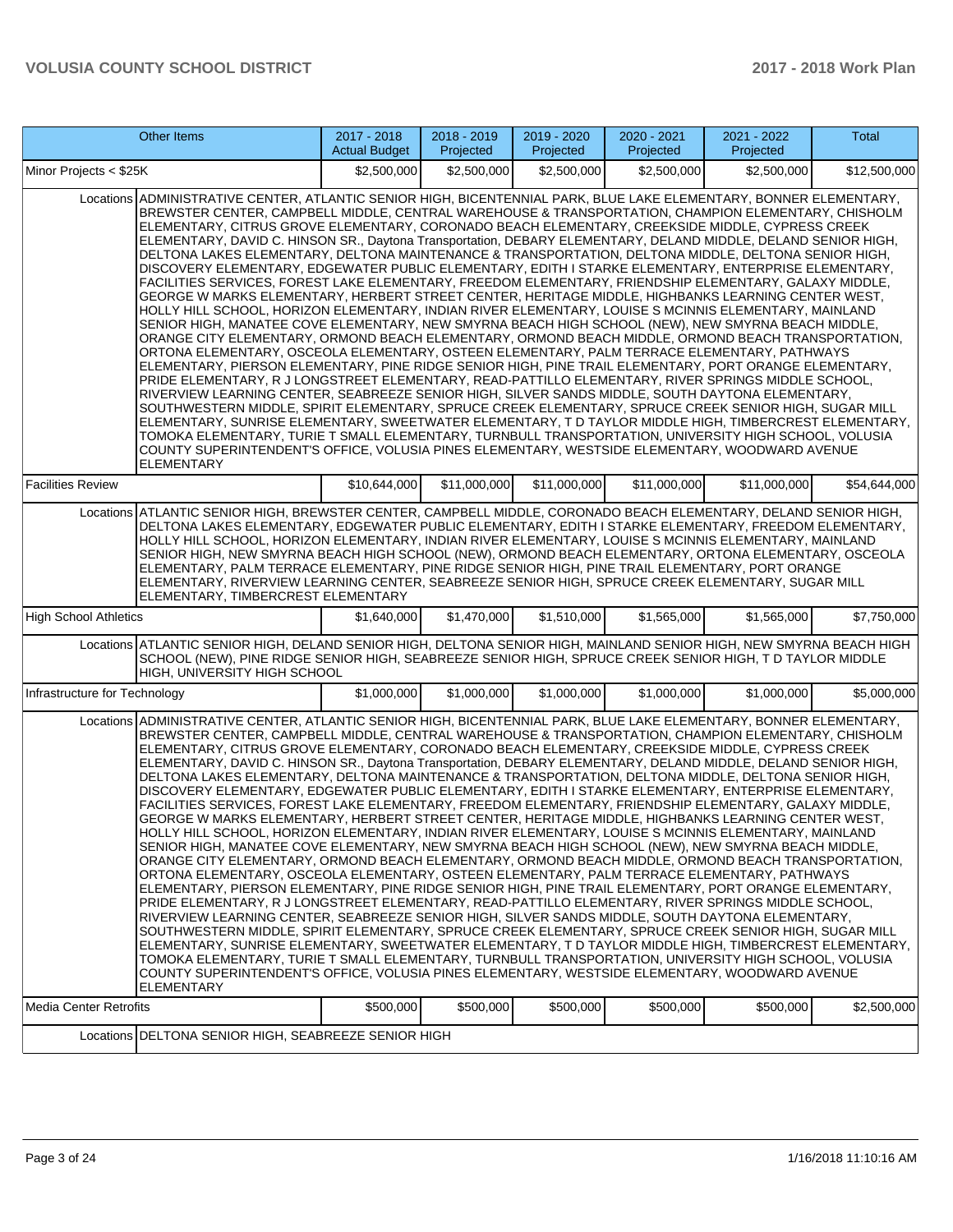| Security                         |                                                                                                                                                                                                                                                                                                                                                                                                                                                                                                                                                                                                                                                                                                                                                                                                                                                                                                                                                                                                                                                                                                                                                                                                                                                                                                                                                                                                                                                                                                                                                                                                                                                                                                                                                                                                                                                                                                                                                                                                                                                                            | \$2,000,000  | \$2,000,000  | \$2,000,000  | \$2,000,000  | \$2,000,000  | \$10,000,000  |
|----------------------------------|----------------------------------------------------------------------------------------------------------------------------------------------------------------------------------------------------------------------------------------------------------------------------------------------------------------------------------------------------------------------------------------------------------------------------------------------------------------------------------------------------------------------------------------------------------------------------------------------------------------------------------------------------------------------------------------------------------------------------------------------------------------------------------------------------------------------------------------------------------------------------------------------------------------------------------------------------------------------------------------------------------------------------------------------------------------------------------------------------------------------------------------------------------------------------------------------------------------------------------------------------------------------------------------------------------------------------------------------------------------------------------------------------------------------------------------------------------------------------------------------------------------------------------------------------------------------------------------------------------------------------------------------------------------------------------------------------------------------------------------------------------------------------------------------------------------------------------------------------------------------------------------------------------------------------------------------------------------------------------------------------------------------------------------------------------------------------|--------------|--------------|--------------|--------------|--------------|---------------|
|                                  | Locations BLUE LAKE ELEMENTARY. CHAMPION ELEMENTARY. CITRUS GROVE ELEMENTARY. DELAND MIDDLE. DELAND SENIOR HIGH.<br>DELTONA SENIOR HIGH, EDITH I STARKE ELEMENTARY, HOLLY HILL SCHOOL, INDIAN RIVER ELEMENTARY, MAINLAND SENIOR<br>HIGH, NEW SMYRNA BEACH HIGH SCHOOL (NEW), PINE RIDGE SENIOR HIGH, TURIE T SMALL ELEMENTARY                                                                                                                                                                                                                                                                                                                                                                                                                                                                                                                                                                                                                                                                                                                                                                                                                                                                                                                                                                                                                                                                                                                                                                                                                                                                                                                                                                                                                                                                                                                                                                                                                                                                                                                                              |              |              |              |              |              |               |
| CO&DS Variance                   |                                                                                                                                                                                                                                                                                                                                                                                                                                                                                                                                                                                                                                                                                                                                                                                                                                                                                                                                                                                                                                                                                                                                                                                                                                                                                                                                                                                                                                                                                                                                                                                                                                                                                                                                                                                                                                                                                                                                                                                                                                                                            | (\$98,279)   | (\$98,279)   | (\$98,279)   | (\$98,279)   | (\$98,279)   | (\$491,395)   |
|                                  | Locations ADMINISTRATIVE CENTER. ATLANTIC SENIOR HIGH. BICENTENNIAL PARK. BLUE LAKE ELEMENTARY. BONNER ELEMENTARY.<br>BREWSTER CENTER, CAMPBELL MIDDLE, CENTRAL WAREHOUSE & TRANSPORTATION, CHAMPION ELEMENTARY, CHISHOLM<br>ELEMENTARY, CITRUS GROVE ELEMENTARY, CORONADO BEACH ELEMENTARY, CREEKSIDE MIDDLE, CYPRESS CREEK<br>ELEMENTARY, DAVID C. HINSON SR., Daytona Transportation, DEBARY ELEMENTARY, DELAND MIDDLE, DELAND SENIOR HIGH,<br>DELTONA LAKES ELEMENTARY, DELTONA MAINTENANCE & TRANSPORTATION, DELTONA MIDDLE, DELTONA SENIOR HIGH,<br>DISCOVERY ELEMENTARY, EDGEWATER PUBLIC ELEMENTARY, EDITH I STARKE ELEMENTARY, ENTERPRISE ELEMENTARY,<br>FACILITIES SERVICES, FOREST LAKE ELEMENTARY, FREEDOM ELEMENTARY, FRIENDSHIP ELEMENTARY, GALAXY MIDDLE,<br>GEORGE W MARKS ELEMENTARY. HERBERT STREET CENTER. HERITAGE MIDDLE. HIGHBANKS LEARNING CENTER WEST.<br>HOLLY HILL SCHOOL, HORIZON ELEMENTARY, INDIAN RIVER ELEMENTARY, LOUISE S MCINNIS ELEMENTARY, MAINLAND<br>SENIOR HIGH, MANATEE COVE ELEMENTARY, NEW SMYRNA BEACH HIGH SCHOOL (NEW), NEW SMYRNA BEACH MIDDLE,<br>ORANGE CITY ELEMENTARY, ORMOND BEACH ELEMENTARY, ORMOND BEACH MIDDLE, ORMOND BEACH TRANSPORTATION,<br>ORTONA ELEMENTARY, OSCEOLA ELEMENTARY, OSTEEN ELEMENTARY, PALM TERRACE ELEMENTARY, PATHWAYS<br>ELEMENTARY, PIERSON ELEMENTARY, PINE RIDGE SENIOR HIGH, PINE TRAIL ELEMENTARY, PORT ORANGE ELEMENTARY,<br>PRIDE ELEMENTARY, R J LONGSTREET ELEMENTARY, READ-PATTILLO ELEMENTARY, RIVER SPRINGS MIDDLE SCHOOL,<br>RIVERVIEW LEARNING CENTER, SEABREEZE SENIOR HIGH, SILVER SANDS MIDDLE, SOUTH DAYTONA ELEMENTARY,<br>SOUTHWESTERN MIDDLE, SPIRIT ELEMENTARY, SPRUCE CREEK ELEMENTARY, SPRUCE CREEK SENIOR HIGH, SUGAR MILL<br>ELEMENTARY, SUNRISE ELEMENTARY, SWEETWATER ELEMENTARY, T D TAYLOR MIDDLE HIGH, TIMBERCREST ELEMENTARY,<br>TOMOKA ELEMENTARY, TURIE T SMALL ELEMENTARY, TURNBULL TRANSPORTATION, UNIVERSITY HIGH SCHOOL, VOLUSIA<br>COUNTY SUPERINTENDENT'S OFFICE, VOLUSIA PINES ELEMENTARY, WESTSIDE ELEMENTARY, WOODWARD AVENUE<br><b>ELEMENTARY</b> |              |              |              |              |              |               |
| <b>Allocationed Project Cost</b> |                                                                                                                                                                                                                                                                                                                                                                                                                                                                                                                                                                                                                                                                                                                                                                                                                                                                                                                                                                                                                                                                                                                                                                                                                                                                                                                                                                                                                                                                                                                                                                                                                                                                                                                                                                                                                                                                                                                                                                                                                                                                            | \$2,500,000  | \$2,500,000  | \$2,500,000  | \$2,500,000  | \$2,500,000  | \$12,500,000  |
|                                  | Locations ADMINISTRATIVE CENTER, ATLANTIC SENIOR HIGH, BLUE LAKE ELEMENTARY, BREWSTER CENTER, CAMPBELL MIDDLE,<br>CENTRAL WAREHOUSE & TRANSPORTATION, CHAMPION ELEMENTARY, CHISHOLM ELEMENTARY, CITRUS GROVE<br>ELEMENTARY, CORONADO BEACH ELEMENTARY, CREEKSIDE MIDDLE, CYPRESS CREEK ELEMENTARY, DAVID C. HINSON SR.,<br>Daytona Transportation, DEBARY ELEMENTARY, DELAND MIDDLE, DELAND SENIOR HIGH, DELTONA LAKES ELEMENTARY,<br>DELTONA MAINTENANCE & TRANSPORTATION, DELTONA MIDDLE, DELTONA SENIOR HIGH, DISCOVERY ELEMENTARY,<br>EDGEWATER PUBLIC ELEMENTARY, EDITH I STARKE ELEMENTARY, ENTERPRISE ELEMENTARY, FACILITIES SERVICES, FOREST<br>LAKE ELEMENTARY, FREEDOM ELEMENTARY, FRIENDSHIP ELEMENTARY, GALAXY MIDDLE, GEORGE W MARKS ELEMENTARY,<br>HERBERT STREET CENTER, HERITAGE MIDDLE, HIGHBANKS LEARNING CENTER WEST, HOLLY HILL SCHOOL, HORIZON<br>ELEMENTARY, INDIAN RIVER ELEMENTARY, LOUISE S MCINNIS ELEMENTARY, MAINLAND SENIOR HIGH, MANATEE COVE<br>ELEMENTARY, NEW SMYRNA BEACH HIGH SCHOOL (NEW), NEW SMYRNA BEACH MIDDLE, ORANGE CITY ELEMENTARY,<br>ORMOND BEACH ELEMENTARY, ORMOND BEACH MIDDLE, ORMOND BEACH TRANSPORTATION, ORTONA ELEMENTARY,<br>OSCEOLA ELEMENTARY, OSTEEN ELEMENTARY, PALM TERRACE ELEMENTARY, PATHWAYS ELEMENTARY, PIERSON<br>ELEMENTARY, PINE RIDGE SENIOR HIGH, PINE TRAIL ELEMENTARY, PORT ORANGE ELEMENTARY, PRIDE ELEMENTARY, R J<br>LONGSTREET ELEMENTARY. READ-PATTILLO ELEMENTARY. RIVER SPRINGS MIDDLE SCHOOL. RIVERVIEW LEARNING CENTER.<br>SEABREEZE SENIOR HIGH, SILVER SANDS MIDDLE, SOUTH DAYTONA ELEMENTARY, SOUTHWESTERN MIDDLE, SPIRIT<br>ELEMENTARY, SPRUCE CREEK ELEMENTARY, SPRUCE CREEK SENIOR HIGH, SUGAR MILL ELEMENTARY, SUNRISE<br>ELEMENTARY, SWEETWATER ELEMENTARY, T D TAYLOR MIDDLE HIGH, TIMBERCREST ELEMENTARY, TOMOKA ELEMENTARY,<br>TURIE T SMALL ELEMENTARY, TURNBULL TRANSPORTATION, UNIVERSITY HIGH SCHOOL, VOLUSIA PINES ELEMENTARY,<br>WESTSIDE ELEMENTARY, WOODWARD AVENUE ELEMENTARY                                                                                         |              |              |              |              |              |               |
|                                  | Total:                                                                                                                                                                                                                                                                                                                                                                                                                                                                                                                                                                                                                                                                                                                                                                                                                                                                                                                                                                                                                                                                                                                                                                                                                                                                                                                                                                                                                                                                                                                                                                                                                                                                                                                                                                                                                                                                                                                                                                                                                                                                     | \$40,445,721 | \$31,071,721 | \$24,831,721 | \$22,566,721 | \$20,966,721 | \$139,882,605 |

## **Local 1.50 Mill Expenditure For Maintenance, Repair and Renovation**

Anticipated expenditures expected from local funding sources over the years covered by the current work plan.

| Item                                      | 2017 - 2018<br><b>Actual Budget</b> | $2018 - 2019$<br>Projected | $2019 - 2020$<br>Projected | $2020 - 2021$<br>Projected | 2021 - 2022<br>Projected | Total         |
|-------------------------------------------|-------------------------------------|----------------------------|----------------------------|----------------------------|--------------------------|---------------|
| Remaining Maint and Repair from 1.5 Mills | \$39,360,077                        | \$29,986,077               | \$23,746,077               | \$21,481,077               | \$19,881,077             | \$134,454,385 |
| Maintenance/Repair Salaries               | \$6,962,268                         | \$4,962,268                | \$2,962,268                | \$2,962,268                | \$2,962,268              | \$20,811,340  |
| School Bus Purchases                      | \$2,868,408                         | \$2,760,176                | \$2,760,176                | \$2,760,176                | \$2,760,176              | \$13,909,112  |
| Other Vehicle Purchases                   | \$0                                 | \$0                        | \$0                        | \$0                        | \$0                      | \$0           |
| Capital Outlay Equipment                  | \$1,000,000                         | \$1,000,000                | \$1,000,000                | \$1,000,000                | \$1,000,000              | \$5,000,000   |
| Rent/Lease Payments                       | \$0                                 | \$0                        | \$0                        | \$0                        | \$0                      | \$0           |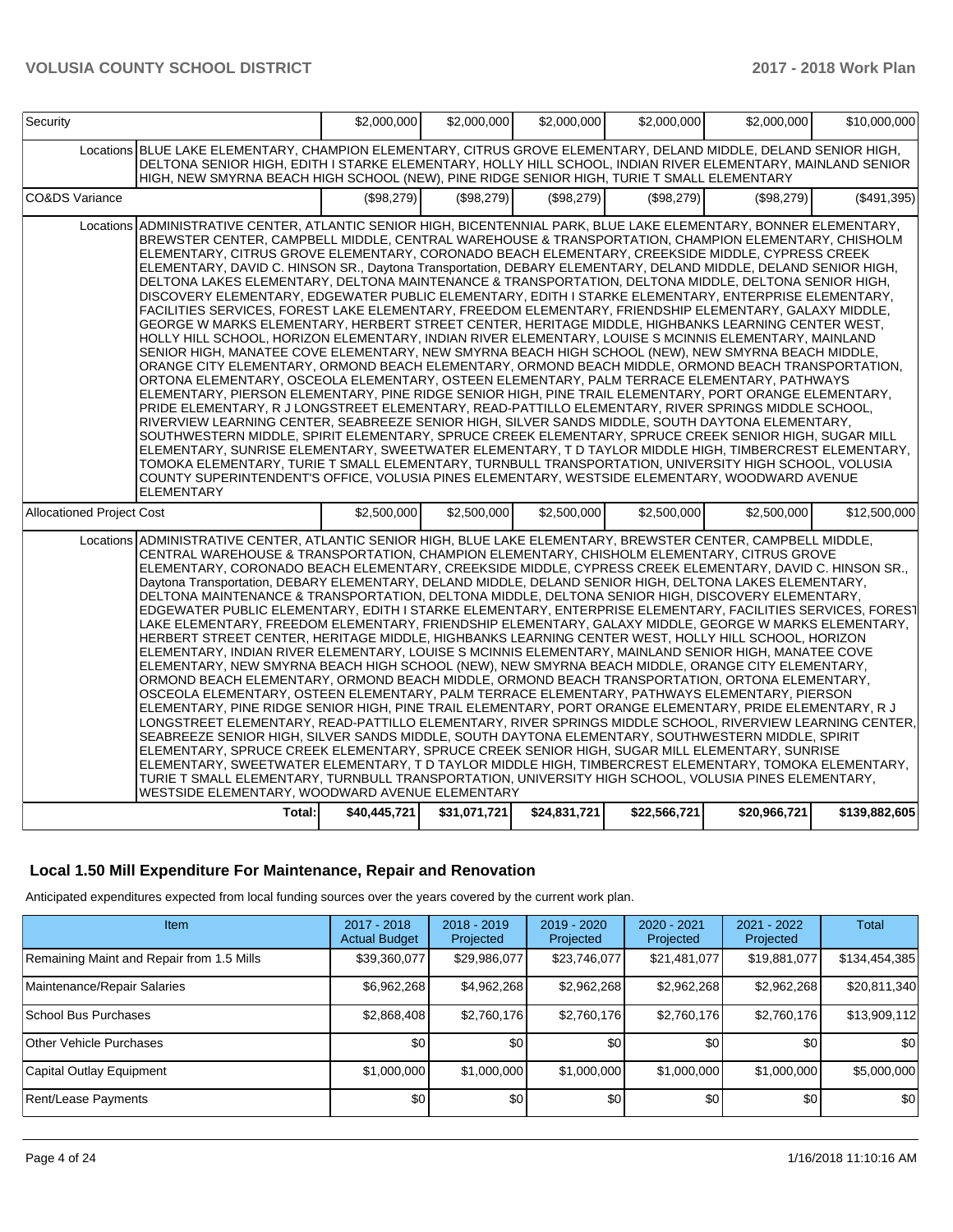| <b>COP Debt Service</b>                                      | \$21,403,800  | \$21,404,400 | \$21,403,500 | \$21,401,450 | \$21,398,500 | \$107,011,650 |
|--------------------------------------------------------------|---------------|--------------|--------------|--------------|--------------|---------------|
| Rent/Lease Relocatables                                      | \$100,000     | \$100,000    | \$100,000    | \$100,000    | \$100,000    | \$500,000     |
| <b>Environmental Problems</b>                                | \$0           | \$0          | \$0          | \$0          | \$0          | \$0           |
| ls.1011.14 Debt Service                                      | \$0           | \$0          | \$0          | \$0          | \$0          | \$0           |
| Special Facilities Construction Account                      | \$0           | \$0          | \$0          | \$0          | \$0          | \$0           |
| Premiums for Property Casualty Insurance - 1011.71<br>(4a,b) | \$0           | \$0          | \$0          | \$0          | \$0          | \$0           |
| Qualified School Construction Bonds (QSCB)                   | \$0           | \$0          | \$0          | \$0          | \$0          | \$0           |
| Qualified Zone Academy Bonds (QZAB)                          | \$0           | \$0          | \$0          | \$0          | \$0          | \$0           |
| Technology (Network/ERP/SIS)                                 | \$11,000,000  | \$966,563    | \$966,563    | \$966,563    | \$966,563    | \$14,866,252  |
| Portables - Moves & Compliance                               | \$400,000     | \$400,000    | \$400,000    | \$400,000    | \$400,000    | \$2,000,000   |
| Network, EDP & Communications Equipment                      | \$4,876,000   | \$9,000,000  | \$9,000,000  | \$9,000,000  | \$9,000,000  | \$40,876,000  |
| Charter School Capital Outlay from LCIF                      | \$1,000,000   | \$1,000,000  | \$1,000,000  | \$1,000,000  | \$1,000,000  | \$5,000,000   |
| Projects in Progress                                         | \$55,766,013  | \$0          | \$0          | \$0          | \$0          | \$55,766,013  |
| <b>Local Expenditure Totals:</b>                             | \$144,736,566 | \$71,579,484 | \$63,338,584 | \$61,071,534 | \$59,468,584 | \$400,194,752 |

## **Revenue**

### **1.50 Mill Revenue Source**

Schedule of Estimated Capital Outlay Revenue from each currently approved source which is estimated to be available for expenditures on the projects included in the tentative district facilities work program. All amounts are NET after considering carryover balances, interest earned, new COP's, 1011.14 and 1011.15 loans, etc. Districts cannot use 1.5-Mill funds for salaries except for those explicitly associated with maintenance/repair projects. (1011.71 (5), F.S.)

| <b>Item</b>                                                                         | Fund | $2017 - 2018$<br><b>Actual Value</b> | $2018 - 2019$<br>Projected | $2019 - 2020$<br>Projected | $2020 - 2021$<br>Projected | $2021 - 2022$<br>Projected | <b>Total</b>      |
|-------------------------------------------------------------------------------------|------|--------------------------------------|----------------------------|----------------------------|----------------------------|----------------------------|-------------------|
| (1) Non-exempt property<br>lassessed valuation                                      |      | \$35,019,721,155                     | \$37,015,845,261           | \$38,681,558,298           | \$40,383,546,863           | \$42,039,272,284           | \$193,139,943,861 |
| (2) The Millege projected for<br>discretionary capital outlay per<br>ls.1011.71     |      | 1.50                                 | 1.50                       | 1.50                       | 1.50                       | 1.50                       |                   |
| $(3)$ Full value of the 1.50-Mill<br>discretionary capital outlay per<br>ls.1011.71 |      | \$58,833,132                         | \$62,186,620               | \$64,985,018               | \$67,844,359               | \$70,625,977               | \$324,475,106     |
| (4) Value of the portion of the 1.50<br>-Mill ACTUALLY levied                       | 370  | \$50,428,398                         | \$53,302,817               | \$55,701,444               | \$58,152,307               | \$60,536,552               | \$278,121,518     |
| $(5)$ Difference of lines $(3)$ and $(4)$                                           |      | \$8,404,734                          | \$8,883,803                | \$9,283,574                | \$9,692,052                | \$10,089,425               | \$46,353,588      |

## **PECO Revenue Source**

The figure in the row designated "PECO Maintenance" will be subtracted from funds available for new construction because PECO maintenance dollars cannot be used for new construction.

| Item                         | Fund | $2017 - 2018$<br><b>Actual Budget</b> | $2018 - 2019$<br>Projected | $2019 - 2020$<br>Projected | 2020 - 2021<br>Projected | $-2022$<br>2021<br>Projected | Total |
|------------------------------|------|---------------------------------------|----------------------------|----------------------------|--------------------------|------------------------------|-------|
| <b>PECO New Construction</b> | 340  | \$0 <sub>1</sub>                      | \$0 <sub>1</sub>           | \$0                        | \$0                      | \$0                          | \$0   |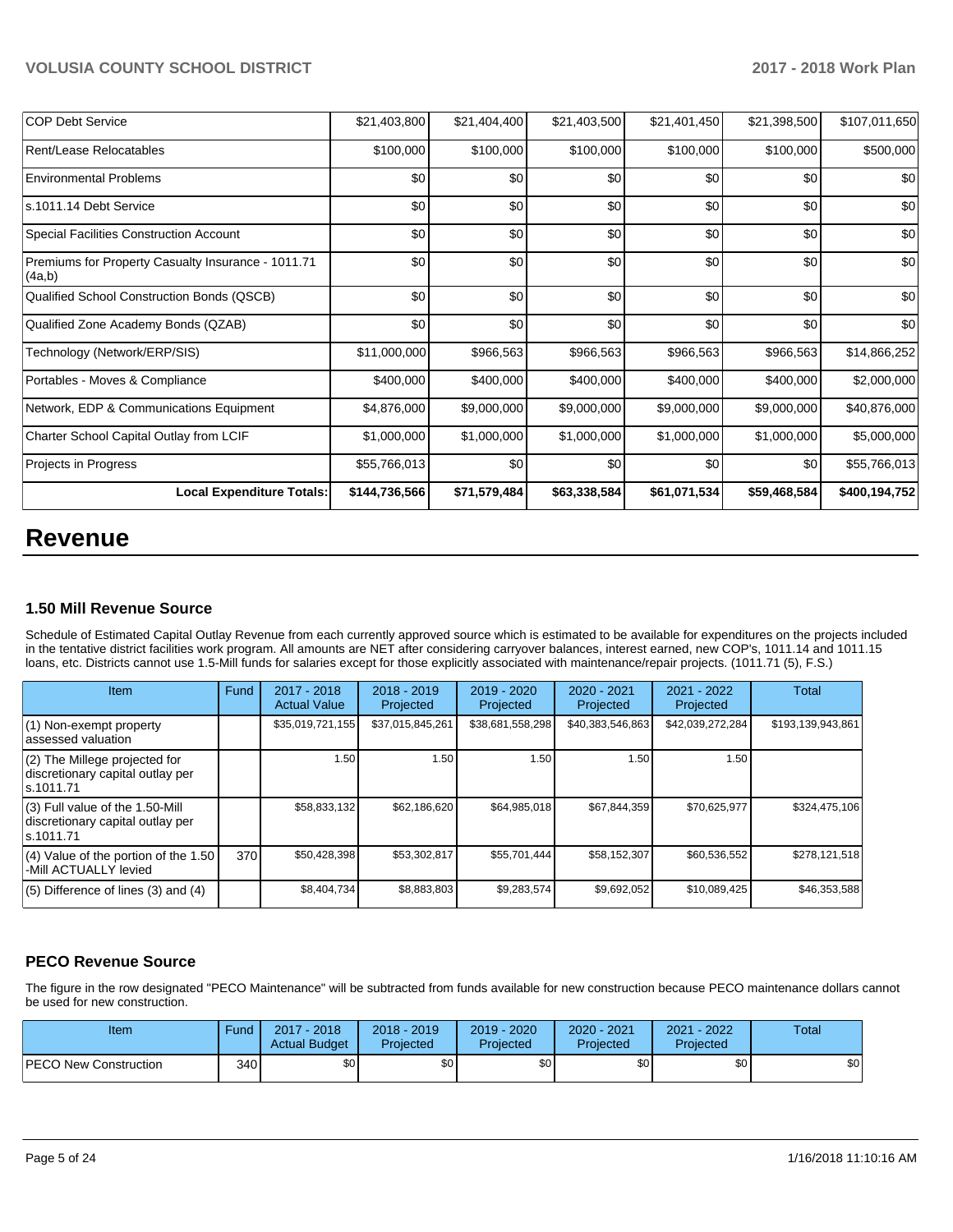| <b>IPECO Maintenance Expenditures</b> | \$1,085,644 | \$1,085,644 | \$1,085,644 | \$1,085,644 | \$1,085,644 | \$5,428,220 |
|---------------------------------------|-------------|-------------|-------------|-------------|-------------|-------------|
|                                       | \$1,085,644 | \$1.085.644 | \$1,085,644 | \$1,085,644 | \$1,085,644 | \$5.428.220 |

## **CO & DS Revenue Source**

Revenue from Capital Outlay and Debt Service funds.

| Item                                      | Fund | 2017 - 2018<br><b>Actual Budget</b> | $2018 - 2019$<br>Projected | $2019 - 2020$<br>Projected | $2020 - 2021$<br>Projected | $2021 - 2022$<br>Projected | Total       |
|-------------------------------------------|------|-------------------------------------|----------------------------|----------------------------|----------------------------|----------------------------|-------------|
| ICO & DS Cash Flow-through<br>Distributed | 360  | \$590.527                           | \$590.527                  | \$590.527                  | \$590,527                  | \$590.527                  | \$2.952.635 |
| ICO & DS Interest on<br>Undistributed CO  | 360  | \$20,975                            | \$20,975                   | \$20.975                   | \$20,975                   | \$20.975                   | \$104.875   |
|                                           |      | \$611,502                           | \$611,502                  | \$611.502                  | \$611,502                  | \$611.502                  | \$3,057,510 |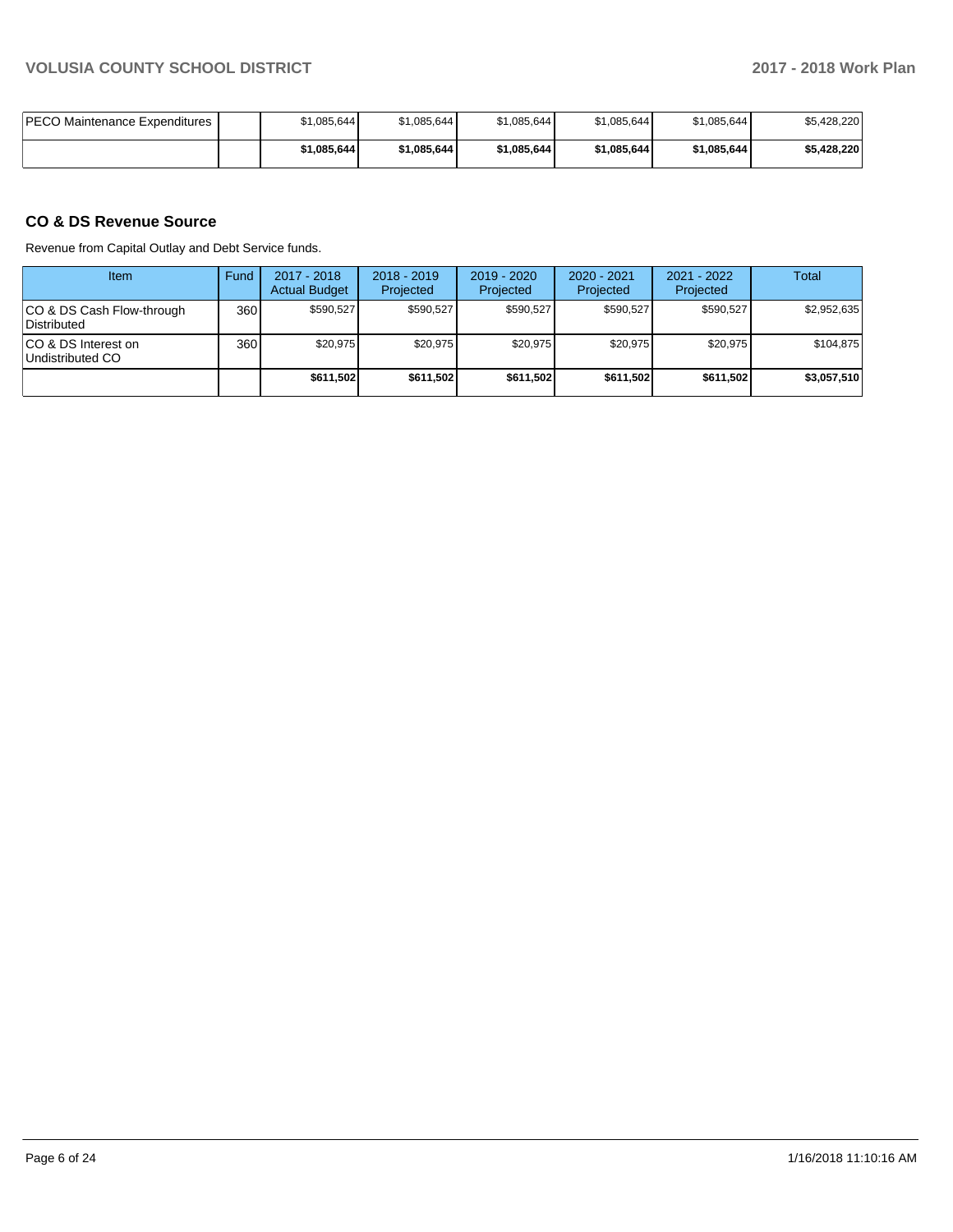#### **Fair Share Revenue Source**

Nothing reported for this section. All legally binding commitments for proportionate fair-share mitigation for impacts on public school facilities must be included in the 5-year district work program.

#### **Sales Surtax Referendum**

Specific information about any referendum for a 1-cent or 1/2-cent surtax referendum during the previous year.

**Did the school district hold a surtax referendum during the past fiscal year 2016 - 2017?**

No

#### **Additional Revenue Source**

Any additional revenue sources

| Item                                                                                                                      | 2017 - 2018<br><b>Actual Value</b> | 2018 - 2019<br>Projected | 2019 - 2020<br>Projected | 2020 - 2021<br>Projected | 2021 - 2022<br>Projected | <b>Total</b>    |
|---------------------------------------------------------------------------------------------------------------------------|------------------------------------|--------------------------|--------------------------|--------------------------|--------------------------|-----------------|
| <b>Classrooms for Kids</b>                                                                                                | \$0                                | \$0                      | \$0                      | \$0                      | \$0                      | \$0             |
| <b>District Equity Recognition</b>                                                                                        | \$0                                | \$0                      | \$0                      | \$0                      | \$0                      | \$0             |
| <b>Federal Grants</b>                                                                                                     | \$0                                | \$0                      | \$0                      | \$0                      | \$0                      | \$0             |
| Proportionate share mitigation (actual<br>cash revenue only, not in kind donations)                                       | \$0                                | \$0                      | \$0                      | \$0                      | \$0                      | \$0             |
| Impact fees received                                                                                                      | \$4,000,000                        | \$4,000,000              | \$4,000,000              | \$4,000,000              | \$4,000,000              | \$20,000,000    |
| Private donations                                                                                                         | \$0                                | \$0                      | \$0                      | \$0                      | \$0                      | \$0             |
| Grants from local governments or not-for-<br>profit organizations                                                         | \$0                                | \$0                      | \$0                      | \$0                      | \$0                      | \$0             |
| Interest, Including Profit On Investment                                                                                  | \$100,000                          | \$100,000                | \$100,000                | \$100,000                | \$100,000                | \$500,000       |
| Revenue from Bonds pledging proceeds<br>from 1 cent or 1/2 cent Sales Surtax                                              | \$0                                | \$0                      | \$0                      | \$0                      | \$0                      | \$0             |
| <b>Total Fund Balance Carried Forward</b>                                                                                 | \$111,232,531                      | \$15,823,569             | \$140,124,505            | \$70,478,524             | \$39,970,019             | \$377,629,148   |
| General Capital Outlay Obligated Fund<br><b>Balance Carried Forward From Total</b><br><b>Fund Balance Carried Forward</b> | (\$16,020,127)                     | (\$154, 121, 063)        | (\$84,475,082)           | (\$53,966,577)           | (\$26,369,752)           | (\$334,952,601) |
| <b>Special Facilities Construction Account</b>                                                                            | \$0                                | \$0                      | \$0                      | \$0                      | \$0                      | \$0             |
| One Cent - 1/2 Cent Sales Surtax Debt<br>Service From Total Fund Balance Carried<br>Forward                               | (\$3,340,121)                      | (\$3,272,938)            | (\$3,274,688)            | (\$3,274,563)            | (\$3,273,688)            | (\$16,435,998)  |
| Capital Outlay Projects Funds Balance<br>Carried Forward From Total Fund<br><b>Balance Carried Forward</b>                | \$0                                | \$0                      | \$0                      | \$0                      | \$0                      | \$0             |
| Proceeds from a s.1011.14/15 F.S. Loans                                                                                   | \$0                                | \$0                      | \$0                      | \$0                      | \$0                      | \$0             |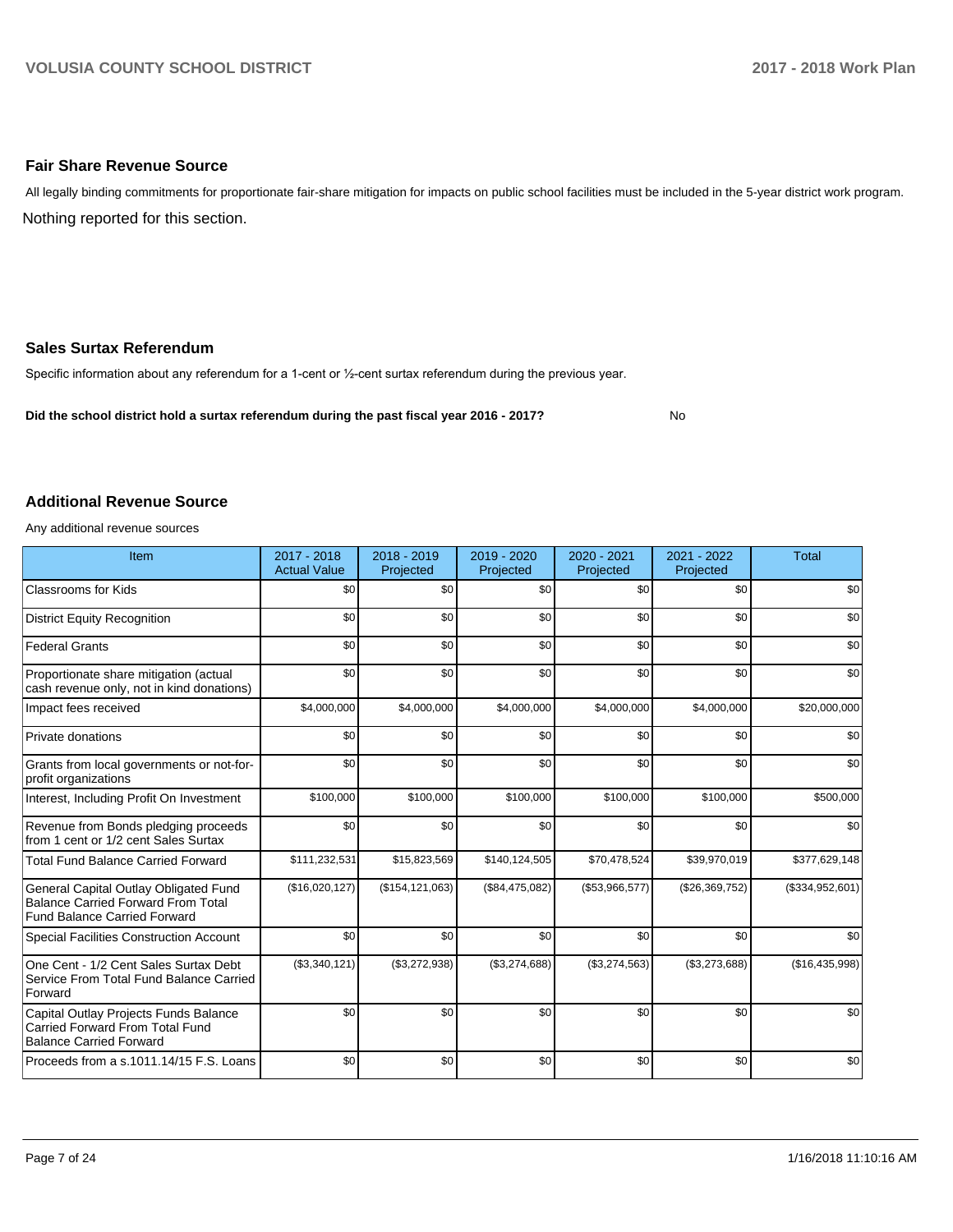| District Bonds - Voted local bond<br>referendum proceeds per s.9, Art VII<br><b>State Constitution</b> | \$0           | \$0           | \$0          | \$0          | \$0          | \$0           |
|--------------------------------------------------------------------------------------------------------|---------------|---------------|--------------|--------------|--------------|---------------|
| Proceeds from Special Act Bonds                                                                        | \$0           | \$0           | \$0          | \$0          | \$0          | \$0           |
| Estimated Revenue from CO & DS Bond<br>Sale                                                            | \$0           | \$0           | \$0          | \$0          | \$0          | \$0           |
| Proceeds from Voted Capital<br>Improvements millage                                                    | \$0           | \$0           | \$0          | \$0          | \$0          | \$0           |
| Other Revenue for Other Capital Projects                                                               | \$0           | \$0           | \$0          | \$0          | \$0          | \$0           |
| Proceeds from 1/2 cent sales surtax<br>authorized by school board                                      | \$41,327,383  | \$41,740,657  | \$42,158,064 | \$42,579,645 | \$43,005,441 | \$210,811,190 |
| Proceeds from local governmental<br>infrastructure sales surtax                                        | \$0           | \$0           | \$0          | \$0          | \$0          | \$0           |
| Proceeds from Certificates of<br>Participation (COP's) Sale                                            | \$0           | \$150,000,000 | \$0          | \$0          | \$0          | \$150,000,000 |
| Classrooms First Bond proceeds amount<br>authorized in FY 1997-98                                      | \$0           | \$0           | \$0          | \$0          | \$0          | \$0           |
| Subtotal                                                                                               | \$137,299,666 | \$54,270,225  | \$98,632,799 | \$59,917,029 | \$57,432,020 | \$407,551,739 |

## **Total Revenue Summary**

| <b>Item Name</b>                                              | $2017 - 2018$<br><b>Budget</b> | $2018 - 2019$<br>Projected | $2019 - 2020$<br>Projected | $2020 - 2021$<br>Projected | $2021 - 2022$<br>Projected | <b>Five Year Total</b> |
|---------------------------------------------------------------|--------------------------------|----------------------------|----------------------------|----------------------------|----------------------------|------------------------|
| Local 1.5 Mill Discretionary Capital Outlay<br><b>Revenue</b> | \$50,428,398                   | \$53,302,817               | \$55,701,444               | \$58,152,307               | \$60,536,552               | \$278,121,518          |
| PECO and 1.5 Mill Maint and Other 1.5<br>Mill Expenditures    | (\$144,736,566)                | (\$71,579,484)             | (\$63,338,584)             | (S61,071,534)              | (\$59,468,584)             | (\$400, 194, 752)      |
| <b>IPECO Maintenance Revenue</b>                              | \$1,085,644                    | \$1,085,644                | \$1,085,644                | \$1,085,644                | \$1,085,644                | \$5,428,220            |
| <b>Available 1.50 Mill for New</b><br><b>Construction</b>     | $($ \$94,308,168)              | ( \$18, 276, 667)          | (\$7,637,140)              | (\$2,919,227)              | \$1,067,968                | ( \$122,073,234)       |

| <b>Item Name</b>                     | 2017 - 2018<br><b>Budget</b> | $2018 - 2019$<br>Projected | 2019 - 2020<br>Projected | 2020 - 2021<br>Projected | 2021 - 2022<br>Projected | <b>Five Year Total</b> |
|--------------------------------------|------------------------------|----------------------------|--------------------------|--------------------------|--------------------------|------------------------|
| ICO & DS Revenue                     | \$611,502                    | \$611,502                  | \$611,502                | \$611,502                | \$611,502                | \$3,057,510            |
| <b>PECO New Construction Revenue</b> | \$0                          | \$0                        | \$0                      | \$0                      | \$0                      | \$0                    |
| Other/Additional Revenue             | \$137,299,666                | \$54,270,225               | \$98,632,799             | \$59,917,029             | \$57,432,020             | \$407,551,739          |
| <b>Total Additional Revenuel</b>     | \$137,911,168                | \$54,881,727               | \$99,244,301             | \$60,528,531             | \$58,043,522             | \$410,609,249          |
| <b>Total Available Revenue</b>       | \$43,603,000                 | \$36,605,060               | \$91,607,161             | \$57,609,304             | \$59,111,490             | \$288,536,015          |

# **Project Schedules**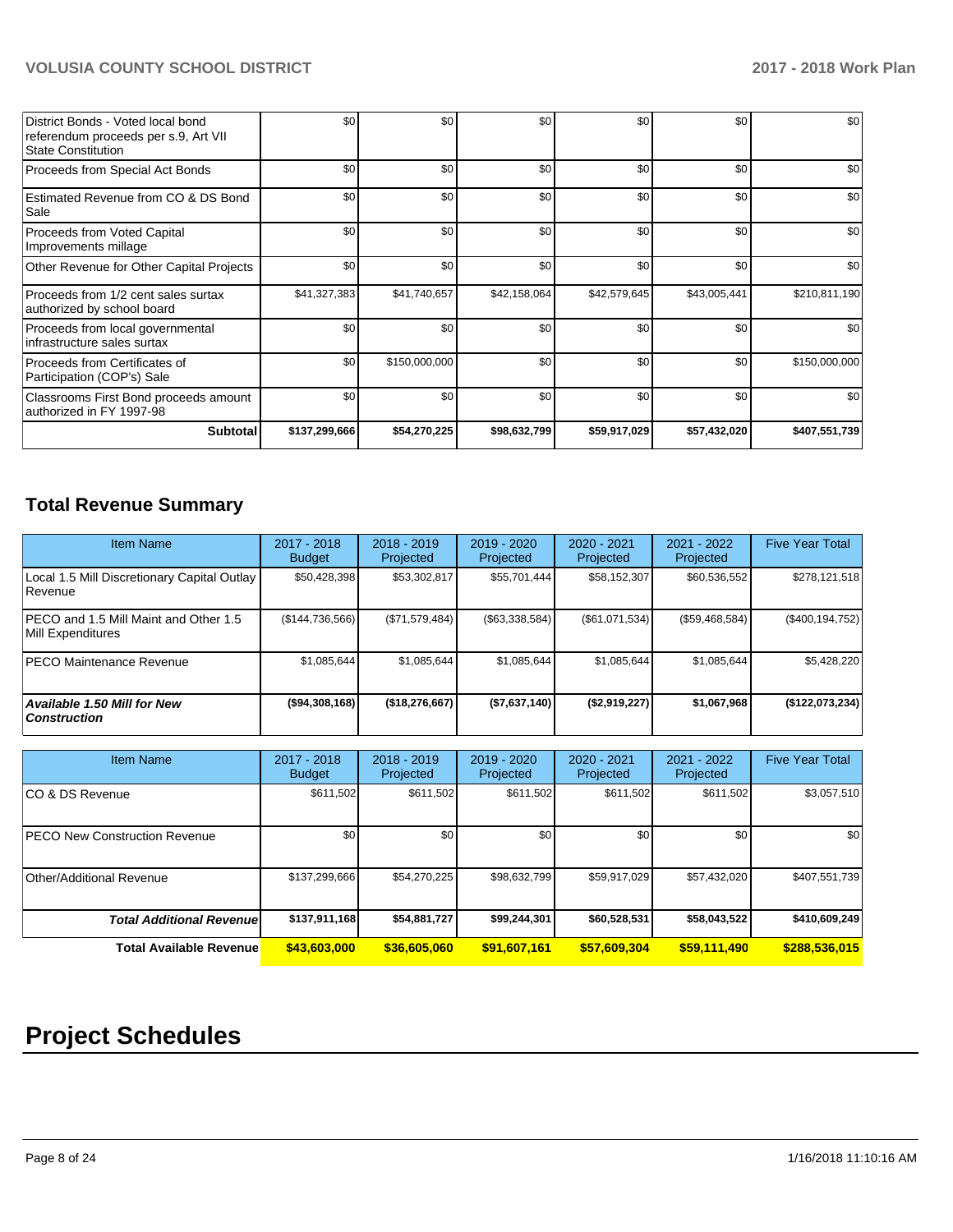## **Capacity Project Schedules**

A schedule of capital outlay projects necessary to ensure the availability of satisfactory classrooms for the projected student enrollment in K-12 programs.

| <b>Project Description</b> | Location                                   |                          | 2017 - 2018 | 2018 - 2019 | 2019 - 2020 | 2020 - 2021 | 2021 - 2022 | <b>Total</b>    | Funded |
|----------------------------|--------------------------------------------|--------------------------|-------------|-------------|-------------|-------------|-------------|-----------------|--------|
| <b>Additional Capacity</b> | <b>GEORGE W MARKS</b><br><b>ELEMENTARY</b> | Planned<br>Cost:         | \$0         | \$3,000,000 | \$0         | \$0         | \$0         | \$3,000,000 Yes |        |
|                            |                                            | <b>Student Stations:</b> | $\mathbf 0$ | 125         | $\mathbf 0$ | $\mathbf 0$ | $\mathbf 0$ | 125             |        |
|                            |                                            | <b>Total Classrooms:</b> | $\mathbf 0$ | 6           | $\mathbf 0$ | $\mathbf 0$ | $\mathbf 0$ | 6               |        |
|                            |                                            | Gross Sq Ft:             | $\mathbf 0$ | 10,000      | $\mathbf 0$ | $\mathbf 0$ | $\mathbf 0$ | 10,000          |        |
| Additional Capacity        | READ-PATTILLO<br><b>ELEMENTARY</b>         | Planned<br>Cost:         | \$0         | \$0         | \$0         | \$0         | \$6,000,000 | \$6,000,000 Yes |        |
|                            |                                            | <b>Student Stations:</b> | 0           | 0           | 0           | 0           | 250         | 250             |        |
|                            |                                            | <b>Total Classrooms:</b> | $\mathbf 0$ | 0           | $\mathbf 0$ | $\mathbf 0$ | 14          | 14              |        |
|                            |                                            | Gross Sq Ft:             | $\mathbf 0$ | 0           | $\mathbf 0$ | 0           | 25,000      | 25,000          |        |
| <b>Additional Capacity</b> | <b>CHISHOLM</b><br><b>ELEMENTARY</b>       | Planned<br>Cost:         | \$5,000,000 | \$0         | \$0         | \$0         | \$0         | \$5,000,000 Yes |        |
|                            | <b>Student Stations:</b>                   |                          | 250         | $\mathbf 0$ | $\mathbf 0$ | $\mathbf 0$ | $\mathbf 0$ | 250             |        |
|                            | Total Classrooms:                          |                          | 14          | $\mathbf 0$ | $\mathbf 0$ | $\mathbf 0$ | $\mathbf 0$ | 14              |        |
|                            | Gross Sq Ft:                               |                          | 25,000      | $\mathbf 0$ | $\mathbf 0$ | $\Omega$    | $\mathbf 0$ | 25,000          |        |
| Additional Capacity        | <b>TOMOKA</b><br><b>ELEMENTARY</b>         | Planned<br>Cost:         | \$0         | \$0         | \$0         | \$1,500,000 | \$0         | \$1,500,000 Yes |        |
|                            |                                            | <b>Student Stations:</b> | 0           | $\mathbf 0$ | 0           | 60          | 0           | 60              |        |
|                            |                                            | <b>Total Classrooms:</b> | $\mathbf 0$ | $\mathbf 0$ | $\mathbf 0$ | 4           | 0           | 4               |        |
|                            |                                            | Gross Sq Ft:             | $\mathbf 0$ | 0           | $\mathbf 0$ | 6,000       | 0           | 6,000           |        |
| <b>Additional Capacity</b> | <b>WESTSIDE</b><br><b>ELEMENTARY</b>       | Planned<br>Cost:         | \$2,000,000 | \$0         | \$500,000   | \$0         | \$0         | \$2,500,000 Yes |        |
|                            | <b>Student Stations:</b>                   |                          | 182         | $\mathbf 0$ | $\pmb{0}$   | $\pmb{0}$   | $\mathsf 0$ | 182             |        |
|                            |                                            | <b>Total Classrooms:</b> | 9           | $\mathbf 0$ | $\pmb{0}$   | $\mathbf 0$ | $\mathbf 0$ | 9               |        |
|                            | Gross Sq Ft:                               |                          | 14,000      | $\mathbf 0$ | $\mathbf 0$ | $\mathbf 0$ | $\mathbf 0$ | 14,000          |        |
|                            |                                            | <b>Planned Cost:</b>     | \$7,000,000 | \$3,000,000 | \$500,000   | \$1,500,000 | \$6,000,000 | \$18,000,000    |        |
|                            |                                            | <b>Student Stations:</b> | 432         | 125         | $\pmb{0}$   | 60          | 250         | 867             |        |
|                            |                                            | <b>Total Classrooms:</b> | 23          | 6           | $\pmb{0}$   | 4           | 14          | 47              |        |
|                            |                                            | <b>Gross Sq Ft:</b>      | 39,000      | 10,000      | $\pmb{0}$   | 6,000       | 25,000      | 80,000          |        |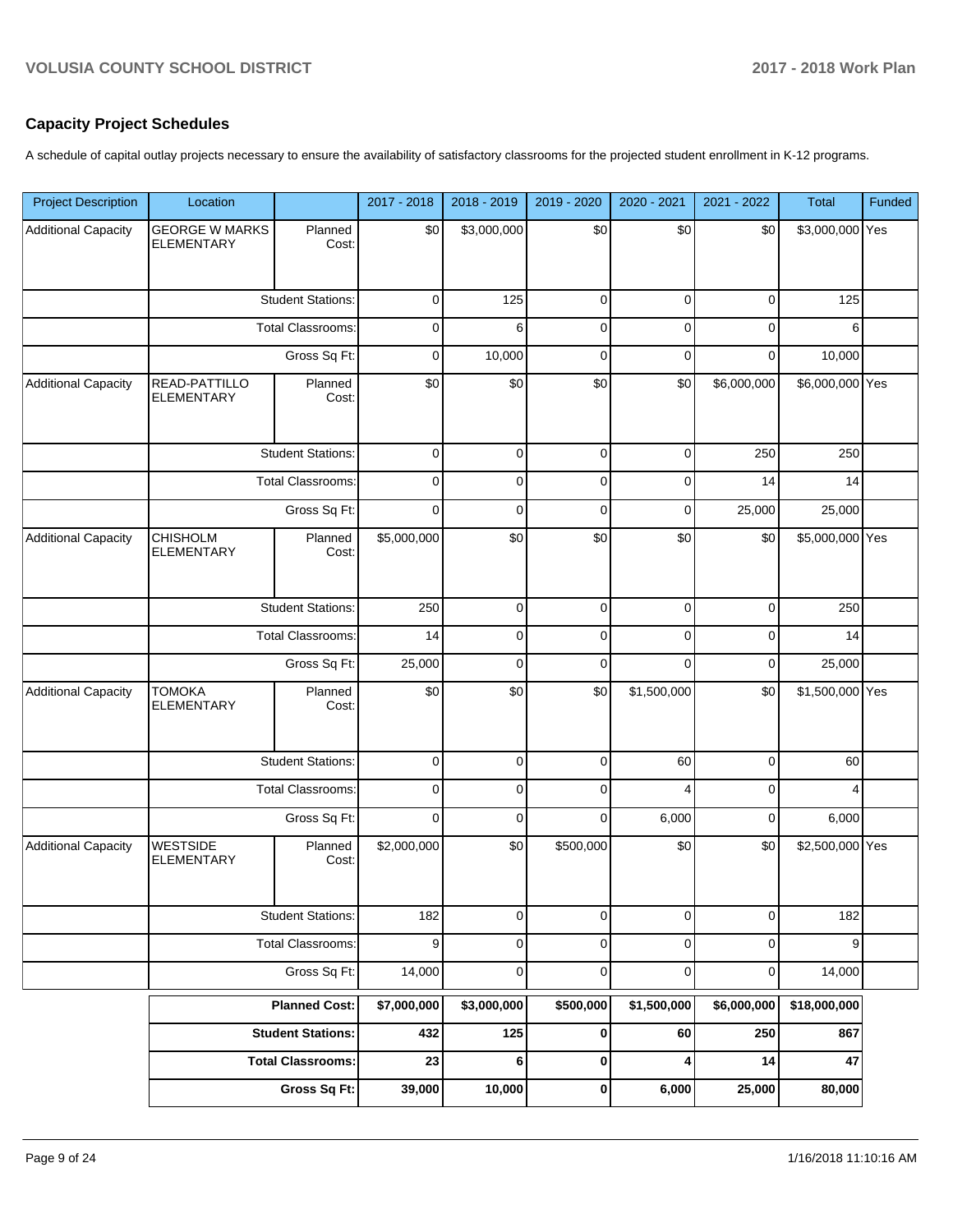### **Other Project Schedules**

Major renovations, remodeling, and additions of capital outlay projects that do not add capacity to schools.

| <b>Project Description</b>                    | Location                                                            | 2017 - 2018<br><b>Actual Budget</b> | 2018 - 2019<br>Projected | 2019 - 2020<br>Projected | 2020 - 2021<br>Projected | 2021 - 2022<br>Projected | <b>Total</b>               | Funded |
|-----------------------------------------------|---------------------------------------------------------------------|-------------------------------------|--------------------------|--------------------------|--------------------------|--------------------------|----------------------------|--------|
| Renovations & Additions                       | <b>NEW SMYRNA BEACH</b><br><b>MIDDLE</b>                            | \$0                                 | \$0                      | \$0                      | \$1,000,000              | \$10,000,000             | \$11,000,000 Yes           |        |
| <b>Renovation &amp; Additions</b>             | <b>ORANGE CITY</b><br><b>ELEMENTARY</b>                             | \$0                                 | \$1,500,000              | \$12,000,000             | \$1,500,000              | \$0                      | \$15,000,000 Yes           |        |
| Master Plan                                   | <b>SPRUCE CREEK</b><br><b>SENIOR HIGH</b>                           | \$2,000,000                         | \$0                      | \$20,000,000             | \$0                      | \$0                      | \$22,000,000 Yes           |        |
| Renovations                                   | <b>EDITH I STARKE</b><br><b>ELEMENTARY</b>                          | \$0                                 | \$0                      | \$0                      | \$500,000                | \$4,000,000              | \$4,500,000 Yes            |        |
| <b>Renovations &amp; Additions</b>            | <b>WESTSIDE</b><br><b>ELEMENTARY</b>                                | \$13,000,000                        | \$0                      | \$1,500,000              | \$0                      | \$0                      | \$14,500,000 Yes           |        |
| Renovations & Additions                       | WOODWARD AVENUE<br><b>ELEMENTARY</b>                                | \$0                                 | \$1,000,000              | \$0                      | \$10,000,000             | \$2,000,000              | \$13,000,000 Yes           |        |
| Phase II Renovation Interior                  | <b>BREWSTER CENTER</b>                                              | \$0                                 | \$0                      | \$0                      | \$3,000,000              | \$0                      | \$3,000,000 Yes            |        |
| <b>ADA Accessibility</b>                      | DELTONA SENIOR HIGH                                                 | \$0                                 | \$0                      | \$2,000,000              | \$0                      | \$0                      | \$2,000,000 Yes            |        |
| Pavement Improvements                         | <b>DELTONA</b><br><b>MAINTENANCE &amp;</b><br><b>TRANSPORTATION</b> | \$0                                 | \$0                      | \$0                      | \$1,500,000              | \$0                      | \$1,500,000 Yes            |        |
| Renovations                                   | <b>ENTERPRISE</b><br><b>ELEMENTARY</b>                              | \$0                                 | \$0                      | \$0                      | \$1,000,000              | \$5,000,000              | \$6,000,000 Yes            |        |
| <b>Renovations &amp; Site</b><br>Improvements | ORTONA ELEMENTARY                                                   | \$0                                 | \$0                      | \$0                      | \$1,000,000              | \$4,000,000              | \$5,000,000 Yes            |        |
| Renovations                                   | OSCEOLA ELEMENTARY                                                  | \$0                                 | \$0                      | \$1,500,000              | \$12,000,000             | \$1,500,000              | \$15,000,000 Yes           |        |
| Master Plan                                   | <b>BONNER ELEMENTARY</b>                                            | \$0                                 | \$10,000,000             | \$1,000,000              | \$0                      | \$0                      | \$11,000,000 Yes           |        |
| <b>Replacement School</b>                     | <b>CHISHOLM</b><br><b>ELEMENTARY</b>                                | \$14,000,000                        | \$2,000,000              | \$0                      | \$0                      | \$0                      | \$16,000,000 Yes           |        |
| Master Plan                                   | <b>DELTONA MIDDLE</b>                                               | \$2,000,000                         | \$0                      | \$50,000,000             | \$3,000,000              | \$0                      | \$55,000,000 Yes           |        |
| Master Plan                                   | <b>GEORGE W MARKS</b><br><b>ELEMENTARY</b>                          | \$2,000,000                         | \$17,000,000             | \$2,000,000              | \$0                      | \$0                      | \$21,000,000 Yes           |        |
| <b>Replacement School</b>                     | <b>PIERSON ELEMENTARY</b>                                           | \$2,000,000                         | \$0                      | \$0                      | \$0                      | \$0                      | \$2,000,000 Yes            |        |
| <b>Replacement School</b>                     | <b>READ-PATTILLO</b><br><b>ELEMENTARY</b>                           | \$0                                 | \$0                      | \$0                      | \$2,000,000              | \$19,000,000             | \$21,000,000 Yes           |        |
| Master Plan                                   | <b>TOMOKA ELEMENTARY</b>                                            | \$0                                 | \$2,000,000              | \$0                      | \$18,500,000             | \$2,500,000              | \$23,000,000 Yes           |        |
| Replace Heat Pump & Piping                    | <b>INDIAN RIVER</b><br><b>ELEMENTARY</b>                            | \$1,500,000                         | \$0                      | \$0                      | \$0                      | \$0                      | \$1,500,000 Yes            |        |
| Renovate Admin & Media<br>Center              | R J LONGSTREET<br><b>ELEMENTARY</b>                                 | \$0                                 | \$0                      | \$0                      | \$1,000,000              | \$5,000,000              | \$6,000,000 Yes            |        |
| Replace all Campus Windows                    | <b>SPRUCE CREEK</b><br><b>ELEMENTARY</b>                            | \$0                                 | \$0                      | \$1,000,000              | \$0                      | \$0                      | \$1,000,000 Yes            |        |
| Lease                                         | <b>CENTRAL WAREHOUSE</b><br>& TRANSPORTATION                        | \$103,000                           | \$105,060                | \$107,161                | \$109,304                | \$111,490                | \$536,015 Yes              |        |
|                                               |                                                                     | \$36,603,000                        | \$33,605,060             | \$91,107,161             | \$56,109,304             |                          | \$53,111,490 \$270,536,015 |        |

## **Additional Project Schedules**

Any projects that are not identified in the last approved educational plant survey.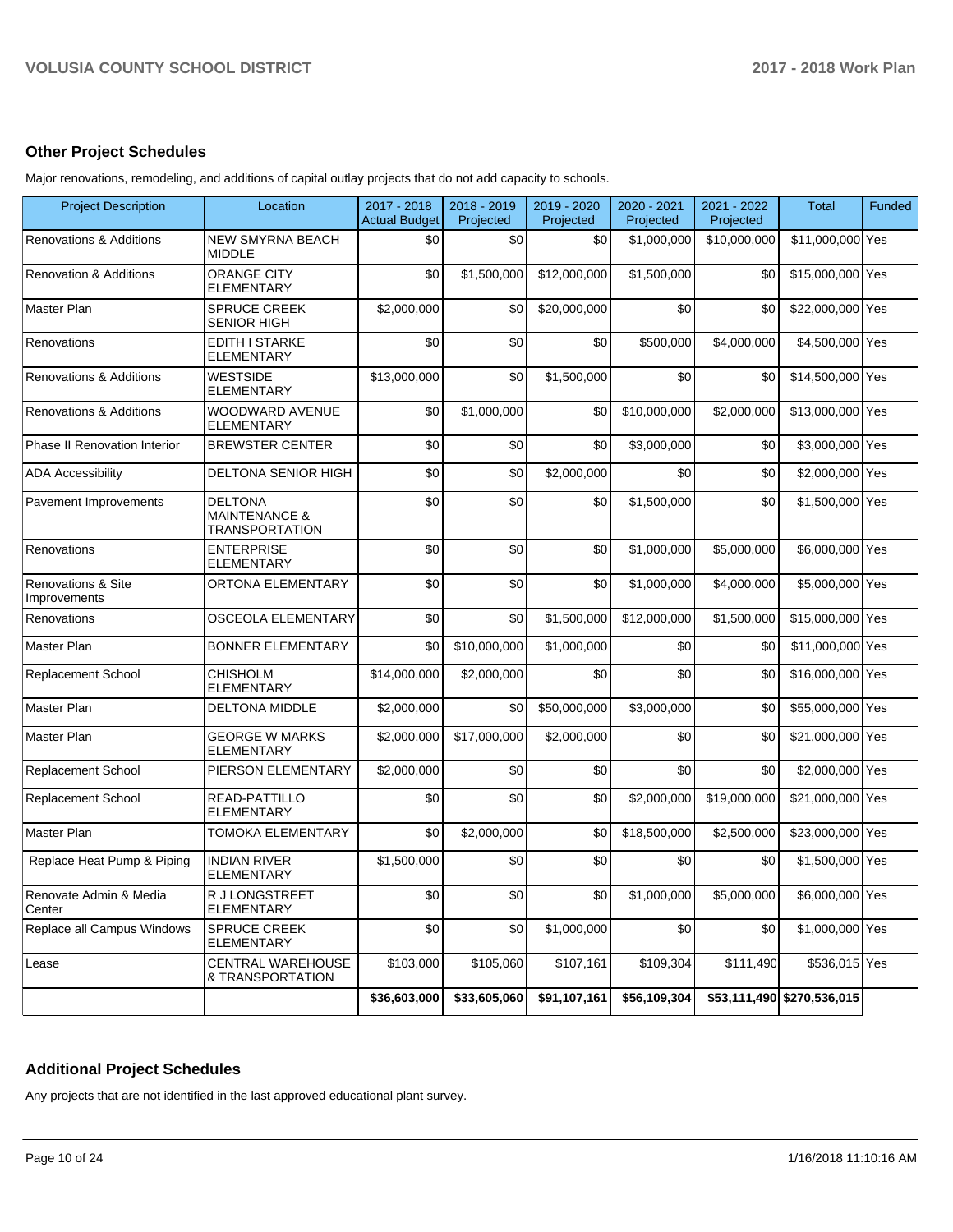Nothing reported for this section.

## **Non Funded Growth Management Project Schedules**

Schedule indicating which projects, due to planned development, that CANNOT be funded from current revenues projected over the next five years.

Nothing reported for this section.

# **Tracking**

## **Capacity Tracking**

| Location                                   | $2017 -$<br>2018 Satis.<br>Stu. Sta. | Actual<br>$2017 -$<br><b>2018 FISH</b><br>Capacity | Actual<br>$2016 -$<br>2017<br><b>COFTE</b> | # Class<br><b>Rooms</b> | Actual<br>Average<br>$2017 -$<br>2018 Class<br><b>Size</b> | Actual<br>$2017 -$<br>2018<br><b>Utilization</b> | <b>New</b><br>Stu.<br>Capacity | <b>New</b><br>Rooms to<br>be<br>Added/Re<br>moved | Projected<br>$2021 -$<br>2022<br><b>COFTE</b> | Projected<br>$2021 -$<br>2022<br><b>Utilization</b> | Projected<br>$2021 -$<br>2022 Class<br><b>Size</b> |
|--------------------------------------------|--------------------------------------|----------------------------------------------------|--------------------------------------------|-------------------------|------------------------------------------------------------|--------------------------------------------------|--------------------------------|---------------------------------------------------|-----------------------------------------------|-----------------------------------------------------|----------------------------------------------------|
| <b>BONNER ELEMENTARY</b>                   | 339                                  | $\Omega$                                           | $\Omega$                                   | 30                      | $\Omega$                                                   | 0.00%                                            | $\Omega$                       | $\Omega$                                          | $\Omega$                                      | 0.00%                                               | $\Omega$                                           |
| <b>BLUE LAKE</b><br>ELEMENTARY             | 835                                  | 835                                                | 648                                        | 43                      | 15                                                         | 78.00 %                                          | $\Omega$                       | $\Omega$                                          | 559                                           | 67.00 %                                             | 13                                                 |
| <b>TOMOKA ELEMENTARY</b>                   | 1.062                                | 1,062                                              | 780                                        | 54                      | 14                                                         | 73.00 %                                          | $\Omega$                       | $\Omega$                                          | 709                                           | 67.00 %                                             | 13                                                 |
| <b>CAMPBELL MIDDLE</b>                     | 1,251                                | 1,125                                              | 590                                        | 53                      | 11                                                         | 52.00 %                                          | $\Omega$                       | $\Omega$                                          | 777                                           | 69.00 %                                             | 15                                                 |
| PATHWAYS<br>ELEMENTARY                     | 813                                  | 813                                                | 776                                        | 42                      | 18                                                         | 95.00 %                                          | $\Omega$                       | $\Omega$                                          | 782                                           | 96.00 %                                             | 19                                                 |
| <b>BICENTENNIAL PARK</b>                   | $\Omega$                             | $\Omega$                                           | $\Omega$                                   | $\Omega$                | $\Omega$                                                   | 0.00%                                            | $\Omega$                       | $\Omega$                                          | $\Omega$                                      | 0.00%                                               | $\Omega$                                           |
| <b>T D TAYLOR MIDDLE</b><br> HIGH          | 1,450                                | 1,305                                              | 1,091                                      | 59                      | 18                                                         | 84.00 %                                          | $\Omega$                       | $\Omega$                                          | 1,165                                         | 89.00 %                                             | 20                                                 |
| <b>RIVERVIEW LEARNING</b><br><b>CENTER</b> | 63                                   | 63                                                 | 42                                         | 10                      | 4                                                          | 66.00 %                                          | $\Omega$                       | $\Omega$                                          | 14                                            | 22.00 %                                             | $\overline{1}$                                     |
| <b>SEABREEZE SENIOR</b><br><b>HIGH</b>     | 1,839                                | 1,747                                              | 1,484                                      | 76                      | 20                                                         | 85.00 %                                          | $\Omega$                       | $\Omega$                                          | 1.559                                         | 89.00 %                                             | 21                                                 |
| <b>TURIE T SMALL</b><br>ELEMENTARY         | 738                                  | 738                                                | 420                                        | 37                      | 11                                                         | 57.00 %                                          | $\Omega$                       | $\Omega$                                          | 434                                           | 59.00 %                                             | 12                                                 |
| ISOUTH DAYTONA<br>ELEMENTARY               | 978                                  | 978                                                | 870                                        | 51                      | 17                                                         | 89.00 %                                          | $\Omega$                       | $\Omega$                                          | 884                                           | 90.00 %                                             | 17                                                 |
| <b>SOUTHWESTERN</b><br>MIDDLE              | 1,286                                | 1.157                                              | 728                                        | 54                      | 13                                                         | 63.00 %                                          | $\Omega$                       | $\Omega$                                          | 752                                           | 65.00 %                                             | 14                                                 |
| EDITH I STARKE<br>ELEMENTARY               | 555                                  | 555                                                | 404                                        | 29                      | 14                                                         | 73.00 %                                          | $\Omega$                       | $\Omega$                                          | 422                                           | 76.00 %                                             | 15                                                 |
| <b>OSCEOLA ELEMENTARY</b>                  | 555                                  | 555                                                | 401                                        | 29                      | 14                                                         | 72.00 %                                          | $\Omega$                       | $\Omega$                                          | 392                                           | 71.00 %                                             | 14                                                 |
| <b>PIERSON ELEMENTARY</b>                  | 882                                  | 882                                                | 538                                        | 43                      | 13                                                         | 61.00%                                           | $\Omega$                       | $\Omega$                                          | 550                                           | 62.00 %                                             | 13                                                 |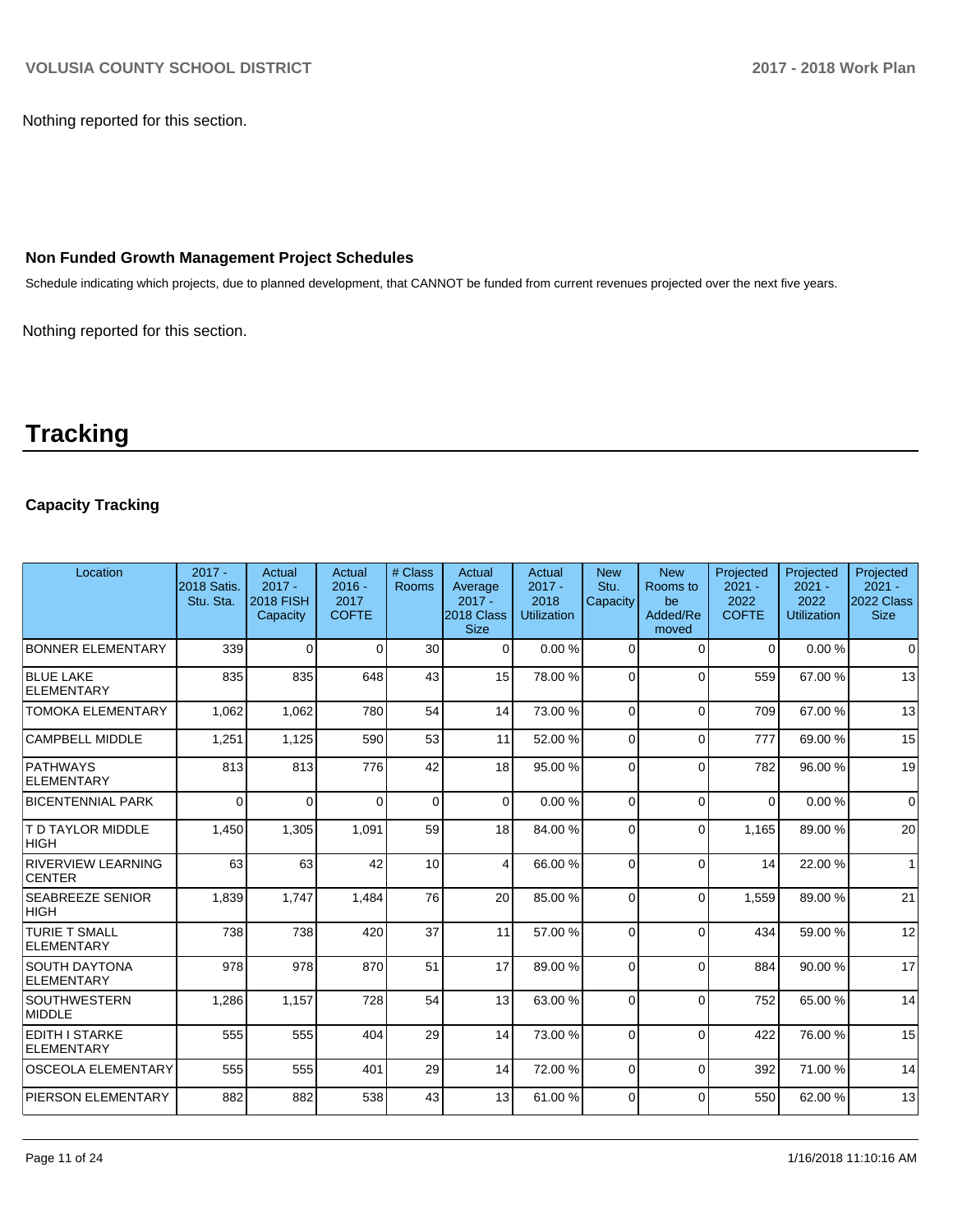| <b>PORT ORANGE</b><br>ELEMENTARY             | 498   | 498   | 407   | 25  | 16 | 82.00 % | 0              | $\Omega$       | 395   | 79.00 % | 16     |
|----------------------------------------------|-------|-------|-------|-----|----|---------|----------------|----------------|-------|---------|--------|
| ATLANTIC SENIOR HIGH                         | 1,703 | 1,617 | 1,026 | 73  | 14 | 63.00 % | 0              | $\Omega$       | 1,274 | 79.00 % | 17     |
| <b>SWEETWATER</b><br><b>ELEMENTARY</b>       | 725   | 725   | 622   | 38  | 16 | 86.00 % | $\mathbf 0$    | $\Omega$       | 635   | 88.00 % | 17     |
| <b>READ-PATTILLO</b><br><b>ELEMENTARY</b>    | 625   | 625   | 447   | 32  | 14 | 72.00 % | 0              | $\mathbf 0$    | 441   | 71.00 % | 14     |
| <b>ORANGE CITY</b><br><b>ELEMENTARY</b>      | 783   | 783   | 549   | 41  | 13 | 70.00 % | $\Omega$       | $\Omega$       | 580   | 74.00 % | 14     |
| ORMOND BEACH<br><b>MIDDLE</b>                | 1,414 | 1,272 | 1,128 | 60  | 19 | 89.00 % | $\mathbf 0$    | $\Omega$       | 1,054 | 83.00 % | 18     |
| ORTONA ELEMENTARY                            | 308   | 308   | 241   | 16  | 15 | 78.00 % | 0              | $\mathbf 0$    | 226   | 73.00 % | 14     |
| <b>SPRUCE CREEK</b><br><b>SENIOR HIGH</b>    | 3,169 | 3,010 | 2,475 | 131 | 19 | 82.00 % | 0              | $\mathbf 0$    | 2,621 | 87.00 % | 20     |
| SPRUCE CREEK<br><b>ELEMENTARY</b>            | 871   | 871   | 786   | 45  | 17 | 90.00 % | $\mathbf 0$    | $\Omega$       | 784   | 90.00 % | 17     |
| <b>SUGAR MILL</b><br><b>ELEMENTARY</b>       | 821   | 821   | 631   | 42  | 15 | 77.00 % | $\mathbf 0$    | $\Omega$       | 643   | 78.00 % | 15     |
| <b>MAINLAND SENIOR</b><br><b>HIGH</b>        | 2,501 | 2,375 | 1,892 | 100 | 19 | 80.00%  | 0              | $\mathbf 0$    | 1,943 | 82.00 % | 19     |
| <b>HORIZON ELEMENTARY</b>                    | 857   | 857   | 756   | 44  | 17 | 88.00 % | $\Omega$       | $\Omega$       | 760   | 89.00 % | 17     |
| <b>GEORGE W MARKS</b><br><b>ELEMENTARY</b>   | 735   | 735   | 585   | 39  | 15 | 80.00 % | 0              | $\Omega$       | 560   | 76.00 % | 14     |
| <b>INDIAN RIVER</b><br><b>ELEMENTARY</b>     | 860   | 860   | 607   | 44  | 14 | 71.00 % | $\mathbf 0$    | $\Omega$       | 602   | 70.00 % | 14     |
| <b>EDGEWATER PUBLIC</b><br><b>ELEMENTARY</b> | 779   | 779   | 586   | 43  | 14 | 75.00 % | 0              | $\mathbf 0$    | 581   | 75.00 % | 14     |
| <b>NEW SMYRNA BEACH</b><br><b>MIDDLE</b>     | 1,672 | 1,504 | 1,164 | 70  | 17 | 77.00 % | $\Omega$       | $\Omega$       | 1,215 | 81.00 % | 17     |
| <b>OSTEEN ELEMENTARY</b>                     | 764   | 764   | 522   | 41  | 13 | 68.00 % | $\mathbf 0$    | $\mathbf 0$    | 507   | 66.00 % | 12     |
| <b>PALM TERRACE</b><br><b>ELEMENTARY</b>     | 1,008 | 1,008 | 693   | 53  | 13 | 69.00 % | 0              | $\Omega$       | 691   | 69.00 % | 13     |
| <b>HOLLY HILL SCHOOL</b>                     | 1,333 | 1,199 | 957   | 60  | 16 | 80.00 % | $-22$          | $\mathbf 0$    | 979   | 83.00 % | 16     |
| R J LONGSTREET<br><b>ELEMENTARY</b>          | 558   | 558   | 429   | 29  | 15 | 77.00 % | $\mathbf 0$    | $\Omega$       | 436   | 78.00 % | 15     |
| <b>WESTSIDE</b><br><b>ELEMENTARY</b>         | 711   | 711   | 626   | 39  | 16 | 88.00 % | 0              | $\Omega$       | 604   | 85.00 % | 15     |
| SILVER SANDS MIDDLE                          | 1,598 | 1,438 | 1,158 | 67  | 17 | 81.00%  | $\overline{0}$ | $\overline{0}$ | 1,168 | 81.00%  | $17\,$ |
| WOODWARD AVENUE<br><b>ELEMENTARY</b>         | 826   | 826   | 707   | 44  | 16 | 86.00 % | $\overline{0}$ | $\mathbf 0$    | 643   | 78.00 % | 15     |
| <b>DELAND MIDDLE</b>                         | 1,682 | 1,513 | 1,046 | 72  | 15 | 69.00 % | 0              | $\mathbf 0$    | 1,100 | 73.00 % | 15     |
| <b>LOUISE S MCINNIS</b><br><b>ELEMENTARY</b> | 636   | 636   | 359   | 32  | 11 | 56.00 % | 0              | $\mathbf 0$    | 383   | 60.00 % | 12     |
| DELTONA MIDDLE                               | 1,751 | 1,575 | 1,009 | 74  | 14 | 64.00 % | 0              | $\mathbf 0$    | 1,072 | 68.00 % | 14     |
| <b>DELTONA LAKES</b><br>ELEMENTARY           | 992   | 992   | 839   | 53  | 16 | 85.00 % | 0              | $\mathbf 0$    | 771   | 78.00 % | 15     |
| <b>ENTERPRISE</b><br><b>ELEMENTARY</b>       | 803   | 803   | 611   | 41  | 15 | 76.00 % | $\mathbf 0$    | $\mathbf 0$    | 574   | 71.00 % | 14     |
| <b>CITRUS GROVE</b><br>ELEMENTARY            | 958   | 958   | 927   | 50  | 19 | 97.00 % | 0              | $\mathbf 0$    | 901   | 94.00 % | 18     |
| <b>PINE TRAIL</b><br>ELEMENTARY              | 994   | 994   | 699   | 51  | 14 | 70.00%  | $\mathbf 0$    | 0              | 677   | 68.00 % | 13     |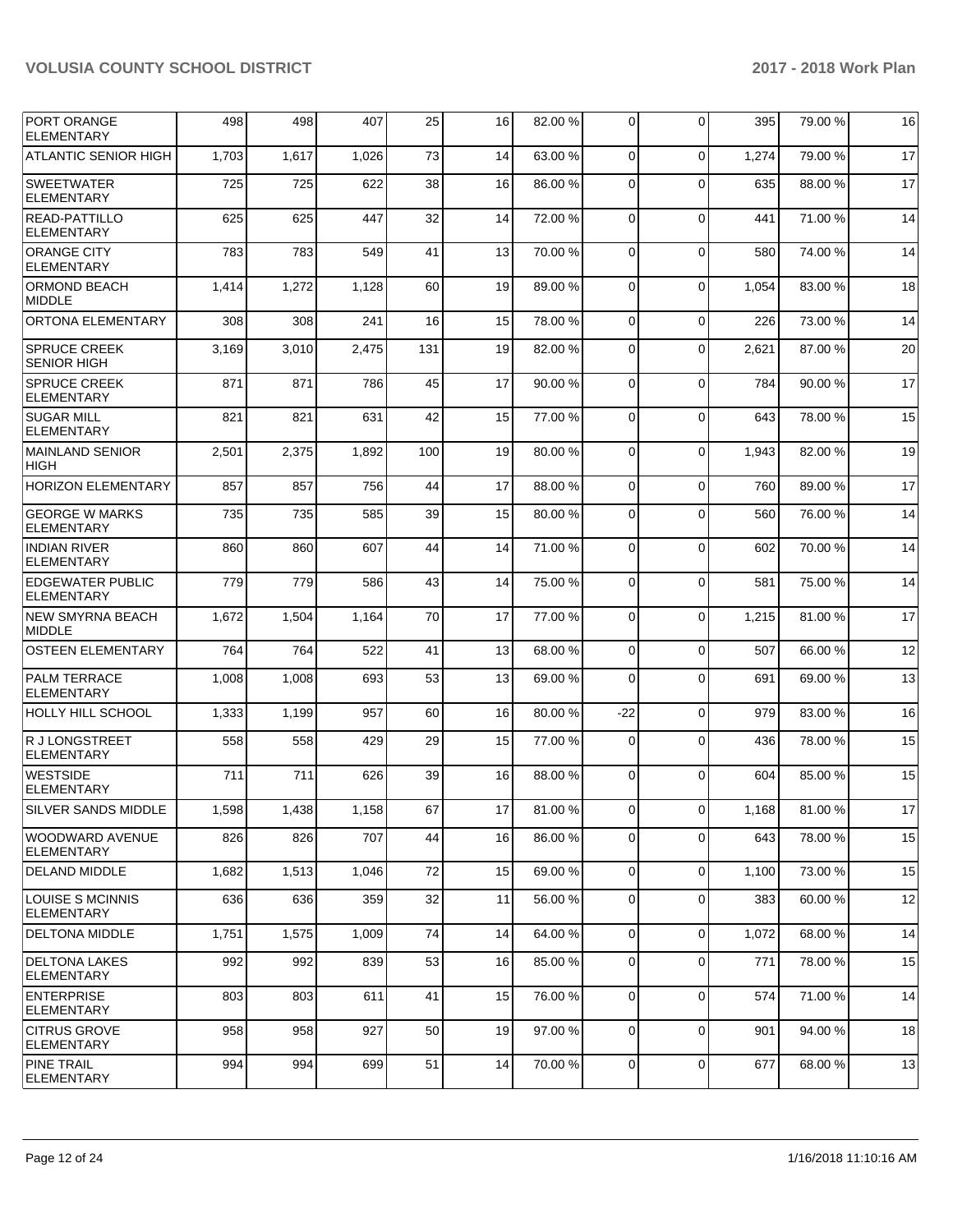| <b>CHISHOLM</b><br><b>ELEMENTARY</b>            | 573    | 573    | 390      | 30    | 13          | 68.00 % | $\overline{0}$ | $\Omega$    | 414      | 72.00 % | 14           |
|-------------------------------------------------|--------|--------|----------|-------|-------------|---------|----------------|-------------|----------|---------|--------------|
| ORMOND BEACH<br><b>ELEMENTARY</b>               | 404    | 404    | 334      | 20    | 17          | 83.00 % | $\mathbf 0$    | $\Omega$    | 317      | 78.00 % | 16           |
| <b>CORONADO BEACH</b><br><b>ELEMENTARY</b>      | 326    | 326    | 267      | 17    | 16          | 82.00 % | $\Omega$       | $\Omega$    | 222      | 68.00 % | 13           |
| <b>DELAND SENIOR HIGH</b>                       | 3,502  | 3,326  | 2,320    | 148   | 16          | 70.00%  | $\mathbf{0}$   | $\Omega$    | 2,554    | 77.00 % | 17           |
| <b>RIVER SPRINGS</b><br>MIDDLE SCHOOL           | 1,700  | 1,530  | 1,279    | 73    | 18          | 84.00 % | 0              | $\Omega$    | 1,271    | 83.00 % | 17           |
| UNIVERSITY HIGH<br><b>SCHOOL</b>                | 2,883  | 2,738  | 2,596    | 123   | 21          | 95.00 % | $\mathbf 0$    | $\Omega$    | 2,768    | 101.00% | 23           |
| <b>NEW SMYRNA BEACH</b><br>HIGH SCHOOL (NEW)    | 2,430  | 2,308  | 1,759    | 102   | 17          | 76.00 % | $\Omega$       | $\Omega$    | 1,922    | 83.00 % | 19           |
| PRIDE ELEMENTARY                                | 765    | 765    | 545      | 40    | 14          | 71.00 % | $\mathbf{0}$   | $\Omega$    | 577      | 75.00 % | 14           |
| <b>HERBERT STREET</b><br><b>CENTER</b>          | 185    | 0      | $\Omega$ | 8     | $\mathbf 0$ | 0.00%   | 0              | $\Omega$    | $\Omega$ | 0.00%   | $\mathbf 0$  |
| <b>CHAMPION</b><br><b>ELEMENTARY</b>            | 720    | 720    | 619      | 41    | 15          | 86.00 % | $\mathbf 0$    | $\Omega$    | 609      | 85.00 % | 15           |
| <b>CREEKSIDE MIDDLE</b>                         | 1,484  | 1,335  | 1,242    | 63    | 20          | 93.00 % | 16             | $\Omega$    | 1,211    | 90.00 % | 19           |
| <b>HIGHBANKS LEARNING</b><br><b>CENTER WEST</b> | 124    | 124    | 51       | 13    | 4           | 41.00%  | 0              | $\Omega$    | 15       | 12.00 % | $\mathbf{1}$ |
| <b>SPIRIT ELEMENTARY</b>                        | 988    | 988    | 746      | 51    | 15          | 76.00 % | $\mathbf{0}$   | $\Omega$    | 673      | 68.00 % | 13           |
| DAVID C. HINSON SR.                             | 1,184  | 1,065  | 1,060    | 53    | 20          | 99.00 % | $\mathbf{0}$   | $\Omega$    | 1,008    | 95.00 % | 19           |
| <b>MANATEE COVE</b><br>ELEMENTARY               | 950    | 950    | 740      | 49    | 15          | 78.00 % | 0              | $\Omega$    | 717      | 75.00 % | 15           |
| <b>CYPRESS CREEK</b><br><b>ELEMENTARY</b>       | 834    | 834    | 779      | 44    | 18          | 93.00 % | $\mathbf 0$    | $\Omega$    | 796      | 95.00 % | 18           |
| PINE RIDGE SENIOR<br><b>HIGH</b>                | 2,236  | 2,124  | 1,547    | 95    | 16          | 73.00 % | 0              | $\Omega$    | 1,711    | 81.00 % | 18           |
| <b>FOREST LAKE</b><br><b>ELEMENTARY</b>         | 733    | 733    | 626      | 38    | 16          | 85.00 % | 0              | $\Omega$    | 619      | 84.00%  | 16           |
| <b>FRIENDSHIP</b><br><b>ELEMENTARY</b>          | 659    | 659    | 362      | 35    | 10          | 55.00 % | $\mathbf 0$    | $\Omega$    | 418      | 63.00 % | 12           |
| DEBARY ELEMENTARY                               | 895    | 895    | 719      | 47    | 15          | 80.00 % | $\mathbf 0$    | $\Omega$    | 721      | 81.00 % | 15           |
| <b>HERITAGE MIDDLE</b>                          | 1,498  | 1,348  | 1,191    | 65    | 18          | 88.00 % | 0              | $\Omega$    | 1,160    | 86.00 % | 18           |
| <b>FREEDOM</b><br>ELEMENTARY                    | 914    | 914    | 746      | 47    | 16          | 82.00 % | 0              | $\Omega$    | 760      | 83.00 % | 16           |
| <b>DISCOVERY</b><br><b>ELEMENTARY</b>           | 955    | 955    | 664      | 49    | 14          | 70.00%  | 0              | $\mathbf 0$ | 612      | 64.00 % | 12           |
| <b>DELTONA SENIOR HIGH</b>                      | 2,243  | 2,130  | 1,652    | 95    | 17          | 78.00 % | $\overline{0}$ | $\mathbf 0$ | 1,691    | 79.00 % | 18           |
| <b>TIMBERCREST</b><br>ELEMENTARY                | 930    | 930    | 805      | 48    | 17          | 87.00 % | 0              | $\mathbf 0$ | 799      | 86.00 % | 17           |
| <b>GALAXY MIDDLE</b>                            | 1,693  | 1,523  | 977      | 72    | 14          | 64.00 % | $\mathbf 0$    | $\mathbf 0$ | 1,035    | 68.00 % | 14           |
| <b>SUNRISE ELEMENTARY</b>                       | 819    | 819    | 534      | 43    | 12          | 65.00 % | 0              | $\mathbf 0$ | 531      | 65.00 % | 12           |
| <b>VOLUSIA PINES</b><br><b>ELEMENTARY</b>       | 695    | 695    | 576      | 35    | 16          | 83.00 % | 0              | $\mathbf 0$ | 552      | 79.00 % | 16           |
|                                                 | 78,903 | 75,141 | 58,376   | 3,703 | 16          | 77.69 % | -6             | 0           | 59,502   | 79.19%  | 16           |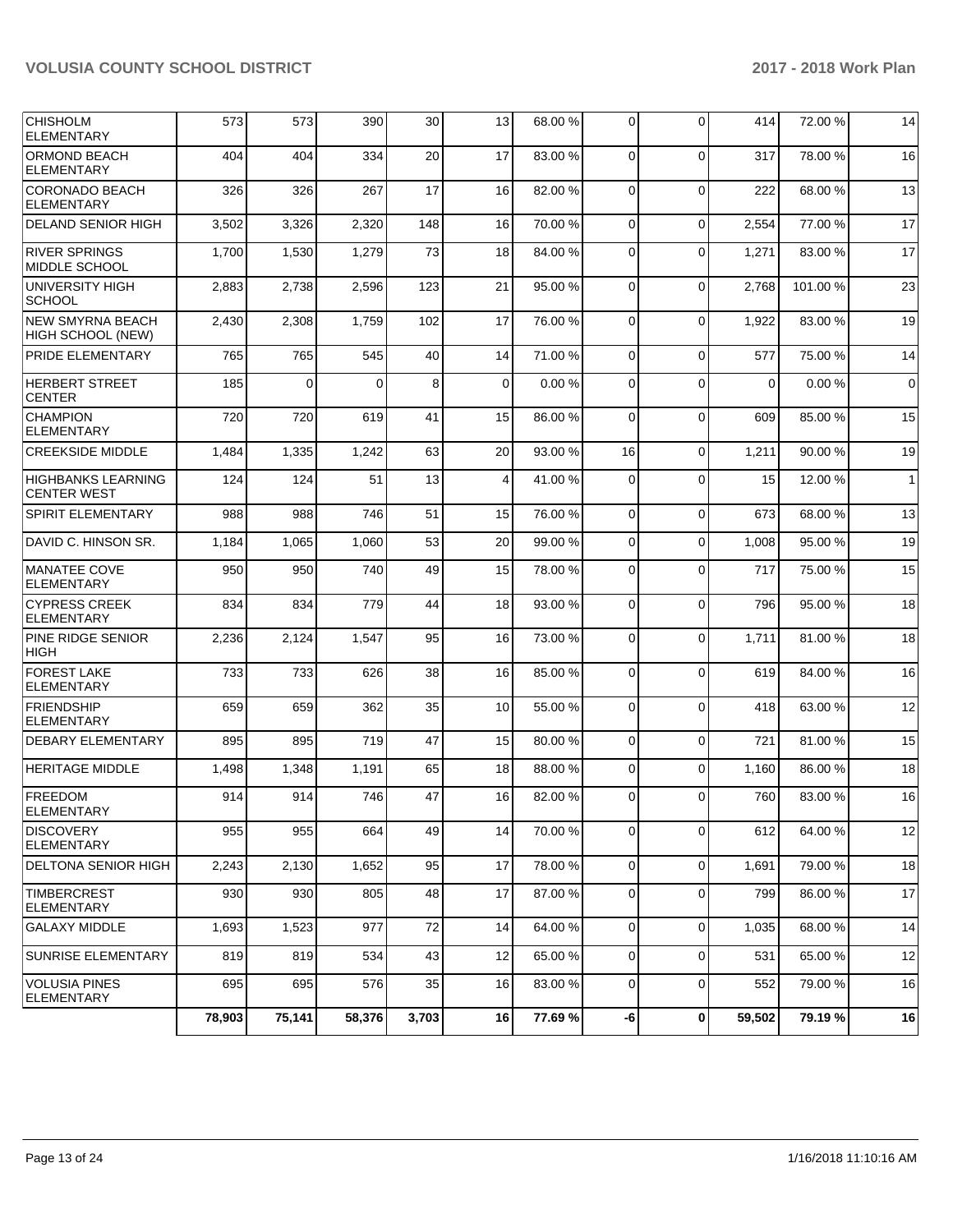The COFTE Projected Total (59,502) for 2021 - 2022 must match the Official Forecasted COFTE Total (59,272 ) for 2021 - 2022 before this section can be completed. In the event that the COFTE Projected Total does not match the Official forecasted COFTE, then the Balanced Projected COFTE Table should be used to balance COFTE.

|                                 | 59,272 |
|---------------------------------|--------|
| High (9-12)                     | 17,589 |
| Middle (4-8)                    | 23,278 |
| Elementary (PK-3)               | 18,406 |
| Projected COFTE for 2021 - 2022 |        |

| <b>Grade Level Type</b> | <b>Balanced Projected</b><br>COFTE for 2021 - 2022 |
|-------------------------|----------------------------------------------------|
| Elementary (PK-3)       | 351                                                |
| Middle $(4-8)$          | 503                                                |
| High (9-12)             | $-1,083$                                           |
|                         | 59,273                                             |

#### **Relocatable Replacement**

Number of relocatable classrooms clearly identified and scheduled for replacement in the school board adopted financially feasible 5-year district work program.

| Location                               | 2018<br>2017 | $2018 - 2019$ | $2019 - 2020$ | 2020 - 2021 | 2022<br>2021 | Year 5 Total |
|----------------------------------------|--------------|---------------|---------------|-------------|--------------|--------------|
| <b>Total Relocatable Replacements:</b> | 0            |               |               |             |              |              |

#### **Charter Schools Tracking**

Information regarding the use of charter schools.

| Location-Type                       | # Relocatable<br>units or<br>permanent<br>classrooms | Owner          | Year Started or<br>Scheduled | <b>Student</b><br><b>Stations</b> | <b>Students</b><br>Enrolled | Years in<br>Contract | <b>Total Charter</b><br><b>Students</b><br>projected for<br>2021 - 2022 |
|-------------------------------------|------------------------------------------------------|----------------|------------------------------|-----------------------------------|-----------------------------|----------------------|-------------------------------------------------------------------------|
| Easter Seal-DeLand                  |                                                      | 2 PRIVATE      | 2017                         | 32                                | 24                          |                      | 32 <sub>l</sub>                                                         |
| Easter Seal Daytona PK-3            |                                                      | 2 PRIVATE      | 2005                         | 77                                | 52                          |                      | 49                                                                      |
| Milburn Academy East                |                                                      | <b>PRIVATE</b> | 2006                         | 155                               | 150                         | 3                    | 150                                                                     |
| Reading Edge - Orange City<br>Elem. |                                                      | 7 PRIVATE      | 2001                         | 350                               | 313                         |                      | 313                                                                     |
| Chiles Academy                      |                                                      | 6 SCHOOL BOARD | 2003                         | 150                               | 141                         | 2                    | 141                                                                     |
| Samsula Academy                     |                                                      | 17 PRIVATE     | 2008                         | 300                               | 226                         |                      | 250                                                                     |
| Milburn Academy - West              |                                                      | 6 PRIVATE      | 2009                         | 145                               | 135                         | 5                    | 135                                                                     |
| Burns OH Science & Technology       |                                                      | 13 PRIVATE     | 2011                         | 450                               | 450                         | 13                   | 450                                                                     |
| Ivy Hawn Academy                    |                                                      | 50 PRIVATE     | 2011                         | 820                               | 815                         | 13                   | 820                                                                     |
|                                     | 104                                                  |                |                              | 2,479                             | 2,306                       |                      | 2,340                                                                   |

#### **Special Purpose Classrooms Tracking**

The number of classrooms that will be used for certain special purposes in the current year, by facility and type of classroom, that the district will, 1), not use for educational purposes, and 2), the co-teaching classrooms that are not open plan classrooms and will be used for educational purposes.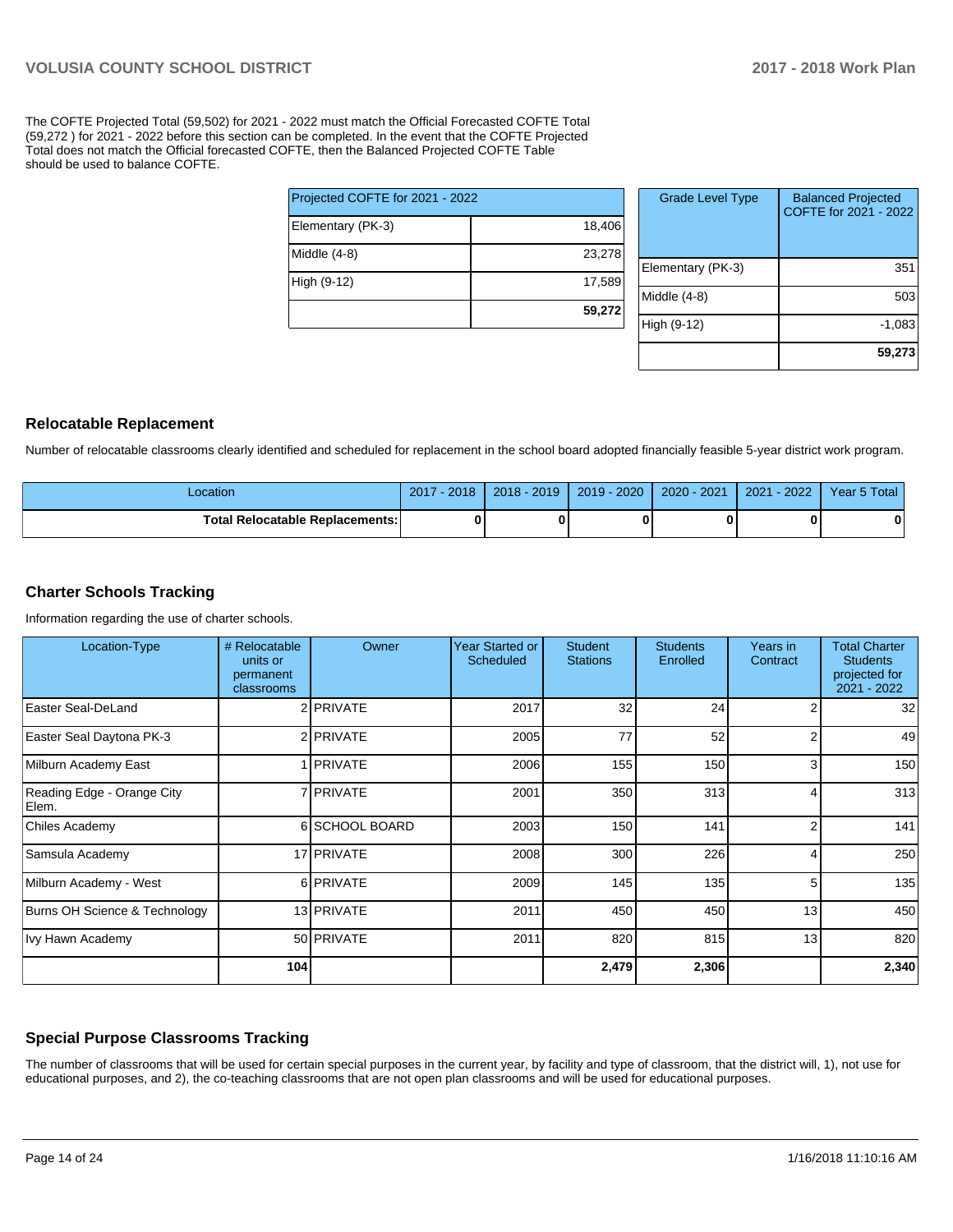| School                                     | <b>School Type</b>                   | # of Elementary<br>K-3 Classrooms | # of Middle 4-8<br><b>Classrooms</b> | # of High 9-12<br><b>Classrooms</b> | # of ESE<br><b>Classrooms</b> | # of Combo<br><b>Classrooms</b> | <b>Total</b><br><b>Classrooms</b> |
|--------------------------------------------|--------------------------------------|-----------------------------------|--------------------------------------|-------------------------------------|-------------------------------|---------------------------------|-----------------------------------|
|                                            | <b>Total Educational Classrooms:</b> | $\bf{0}$                          | 0                                    | $\bf{0}$                            | $\bf{0}$                      | 0                               | 0                                 |
| School                                     | School Type                          | # of Elementary<br>K-3 Classrooms | # of Middle 4-8<br><b>Classrooms</b> | # of High 9-12<br><b>Classrooms</b> | # of ESE<br><b>Classrooms</b> | # of Combo<br><b>Classrooms</b> | <b>Total</b><br><b>Classrooms</b> |
| <b>TOMOKA ELEMENTARY</b>                   | Co-Teaching                          | $\Omega$                          | 0                                    | 0                                   | $\Omega$                      | 3                               | 3                                 |
| <b>PATHWAYS ELEMENTARY</b>                 | Co-Teaching                          | $\Omega$                          | $\Omega$                             | $\Omega$                            | $\Omega$                      |                                 | 7                                 |
| <b>PINE TRAIL ELEMENTARY</b>               | Co-Teaching                          | $\Omega$                          | $\Omega$                             | $\Omega$                            | $\Omega$                      | 2                               | 2                                 |
| <b>CHISHOLM ELEMENTARY</b>                 | Co-Teaching                          | $\mathbf 0$                       | 0                                    | $\mathbf 0$                         | $\Omega$                      | 2                               | 2                                 |
| <b>DELAND SENIOR HIGH</b>                  | Co-Teaching                          | $\Omega$                          | $\Omega$                             | 7                                   | $\Omega$                      | $\Omega$                        | 7                                 |
| WOODWARD AVENUE<br>ELEMENTARY              | Co-Teaching                          | $\Omega$                          | $\Omega$                             | $\Omega$                            | $\Omega$                      |                                 | 4                                 |
| <b>DELAND MIDDLE</b>                       | Co-Teaching                          | $\mathbf 0$                       | $\Omega$                             | $\mathbf 0$                         | $\Omega$                      | 4                               | 4                                 |
| <b>DELTONA MIDDLE</b>                      | Co-Teaching                          | $\Omega$                          | 5                                    | $\Omega$                            | $\Omega$                      | $\Omega$                        | 5                                 |
| <b>PALM TERRACE ELEMENTARY</b>             | Co-Teaching                          | $\Omega$                          | $\Omega$                             | $\mathbf 0$                         | $\Omega$                      | $\overline{2}$                  | $\overline{2}$                    |
| WESTSIDE ELEMENTARY                        | Co-Teaching                          |                                   | $\Omega$                             | $\Omega$                            | $\Omega$                      | $\Omega$                        | 1                                 |
| <b>SILVER SANDS MIDDLE</b>                 | Co-Teaching                          | $\Omega$                          | 20                                   | $\mathbf 0$                         | $\Omega$                      | $\Omega$                        | 20                                |
| <b>GEORGE W MARKS</b><br><b>ELEMENTARY</b> | Co-Teaching                          |                                   | $\Omega$                             | $\Omega$                            | $\Omega$                      | $\Omega$                        | 1                                 |
| NEW SMYRNA BEACH MIDDLE                    | Co-Teaching                          | 0                                 | 29                                   | 0                                   | $\Omega$                      | 0                               | 29                                |
| <b>ORANGE CITY ELEMENTARY</b>              | Co-Teaching                          | 0                                 | $\Omega$                             | 0                                   | $\Omega$                      |                                 | 1                                 |
| <b>ORMOND BEACH MIDDLE</b>                 | Co-Teaching                          | 0                                 | 16                                   | 0                                   | $\Omega$                      | 0                               | 16                                |
| SPRUCE CREEK SENIOR HIGH                   | Co-Teaching                          | 0                                 | 0                                    | 43                                  | $\Omega$                      | 0                               | 43                                |
| PORT ORANGE ELEMENTARY                     | Co-Teaching                          | 0                                 | $\Omega$                             | $\mathbf 0$                         | $\Omega$                      | $\overline{2}$                  | $\overline{2}$                    |
| <b>ATLANTIC SENIOR HIGH</b>                | Co-Teaching                          | 0                                 | 0                                    | 11                                  | $\Omega$                      | $\Omega$                        | 11                                |
| READ-PATTILLO ELEMENTARY                   | Co-Teaching                          |                                   | 0                                    | $\mathbf 0$                         | $\Omega$                      | $\Omega$                        | 1                                 |
| SEABREEZE SENIOR HIGH                      | Co-Teaching                          | 0                                 | 0                                    | 27                                  | 0                             | 0                               | 27                                |
| TURIE T SMALL ELEMENTARY                   | Co-Teaching                          | 0                                 | 0                                    | 0                                   | 0                             | 1                               | 1                                 |
| SOUTHWESTERN MIDDLE                        | Co-Teaching                          | 0                                 | 8                                    | $\mathbf 0$                         | $\Omega$                      | 0                               | 8                                 |
| T D TAYLOR MIDDLE HIGH                     | Co-Teaching                          | 0                                 | 0                                    | 20                                  | $\Omega$                      | 8                               | 28                                |
| TIMBERCREST ELEMENTARY                     | Co-Teaching                          | $\mathbf 0$                       | 0                                    | 0                                   | $\Omega$                      | 1                               | 1 <sup>1</sup>                    |
| <b>GALAXY MIDDLE</b>                       | Co-Teaching                          | 0                                 | 22                                   | 0                                   | $\Omega$                      | 0                               | 22                                |
| SUNRISE ELEMENTARY                         | Co-Teaching                          | 0                                 | 0                                    | 0                                   | $\Omega$                      | 5                               | 5                                 |
| FOREST LAKE ELEMENTARY                     | Co-Teaching                          |                                   | 0                                    | 0                                   | $\Omega$                      | 1                               | 2                                 |
| HERITAGE MIDDLE                            | Co-Teaching                          | 0                                 | 0                                    | 0                                   | $\Omega$                      | 5                               | 5                                 |
| DAVID C. HINSON SR.                        | Co-Teaching                          | 0                                 | 24                                   | 0                                   | $\Omega$                      | 0                               | 24                                |
| MANATEE COVE ELEMENTARY                    | Co-Teaching                          |                                   | 0                                    | 0                                   | $\Omega$                      | 0                               | 1 <sup>1</sup>                    |
| <b>CYPRESS CREEK ELEMENTARY</b>            | Co-Teaching                          | $\mathbf 0$                       | 0                                    | 0                                   | 0                             | 3                               | 3                                 |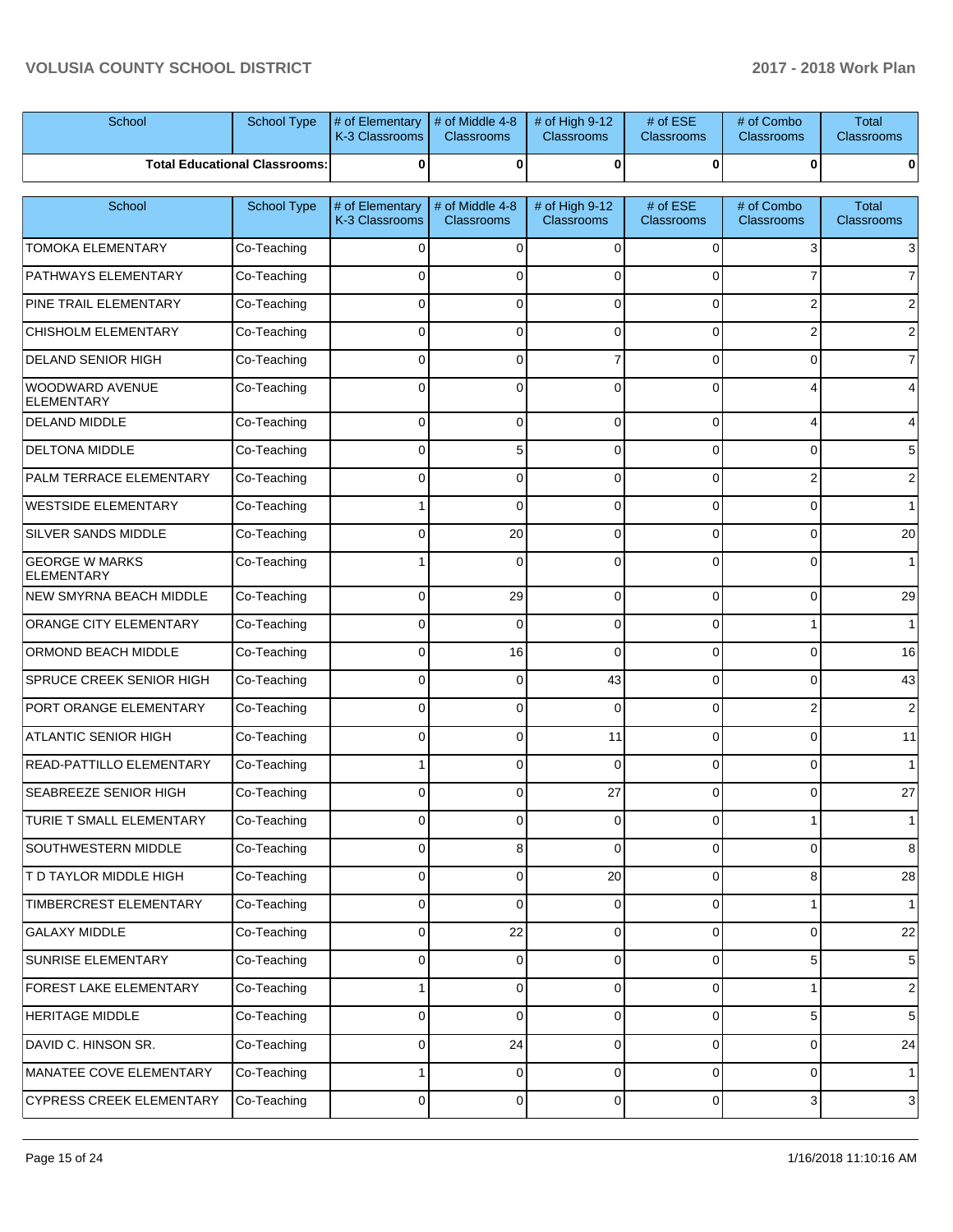| INEW SMYRNA BEACH HIGH<br>ISCHOOL (NEW) | Co-Teaching                          |     | 40  |    | 40  |
|-----------------------------------------|--------------------------------------|-----|-----|----|-----|
| <b>CITRUS GROVE ELEMENTARY</b>          | Co-Teaching                          |     |     |    |     |
|                                         | <b>Total Co-Teaching Classrooms:</b> | 124 | 148 | 51 | 331 |

### **Infrastructure Tracking**

**Necessary offsite infrastructure requirements resulting from expansions or new schools. This section should include infrastructure information related to capacity project schedules and other project schedules (Section 4).** 

Not Specified

**Proposed location of planned facilities, whether those locations are consistent with the comprehensive plans of all affected local governments, and recommendations for infrastructure and other improvements to land adjacent to existing facilities. Provisions of 1013.33(12), (13) and (14) and 1013.36 must be addressed for new facilities planned within the 1st three years of the plan (Section 5).** 

#### Not Specified

**Consistent with Comp Plan?** No

#### **Net New Classrooms**

The number of classrooms, by grade level and type of construction, that were added during the last fiscal year.

| List the net new classrooms added in the 2016 - 2017 fiscal year.                                                                                       |                              |                                   |                                                                        |                        | List the net new classrooms to be added in the 2017 - 2018 fiscal<br>year. |                            |                                |                        |
|---------------------------------------------------------------------------------------------------------------------------------------------------------|------------------------------|-----------------------------------|------------------------------------------------------------------------|------------------------|----------------------------------------------------------------------------|----------------------------|--------------------------------|------------------------|
| "Classrooms" is defined as capacity carrying classrooms that are added to increase<br>capacity to enable the district to meet the Class Size Amendment. |                              |                                   | Totals for fiscal year 2017 - 2018 should match totals in Section 15A. |                        |                                                                            |                            |                                |                        |
| Location                                                                                                                                                | $2016 - 2017$ #<br>Permanent | $2016 - 2017$ #<br><b>Modular</b> | $2016 - 2017$ #<br>Relocatable                                         | $2016 - 2017$<br>Total | $2017 - 2018$ #<br>Permanent                                               | $2017 - 2018$ #<br>Modular | $2017 - 2018$ #<br>Relocatable | $2017 - 2018$<br>Total |
| Elementary (PK-3)                                                                                                                                       |                              |                                   |                                                                        |                        | 14                                                                         |                            |                                | 14                     |
| Middle (4-8)                                                                                                                                            |                              |                                   |                                                                        |                        |                                                                            |                            |                                | 9                      |
| High (9-12)                                                                                                                                             |                              |                                   |                                                                        |                        |                                                                            |                            |                                | <sup>0</sup>           |
|                                                                                                                                                         |                              |                                   |                                                                        |                        | 23                                                                         |                            |                                | 23 <sub>l</sub>        |

#### **Relocatable Student Stations**

Number of students that will be educated in relocatable units, by school, in the current year, and the projected number of students for each of the years in the workplan.

| <b>Site</b>                  | 2017 - 2018 | $2018 - 2019$ | $2019 - 2020$ | 2020 - 2021 | 2021 - 2022      | 5 Year Average |
|------------------------------|-------------|---------------|---------------|-------------|------------------|----------------|
| <b>TOMOKA ELEMENTARY</b>     | 372         | 372           | 372           | 372         | 372              | 372            |
| <b>CAMPBELL MIDDLE</b>       |             |               |               |             |                  | 0              |
| <b>PATHWAYS ELEMENTARY</b>   | 88          | 88            | 88            | 88          | 88               | 88             |
| <b>PINE TRAIL ELEMENTARY</b> | 208         | 132           | 132           | 132         | 132 <sub>1</sub> | 147            |
| <b>CHISHOLM ELEMENTARY</b>   | 94          | 94            |               |             |                  | 38             |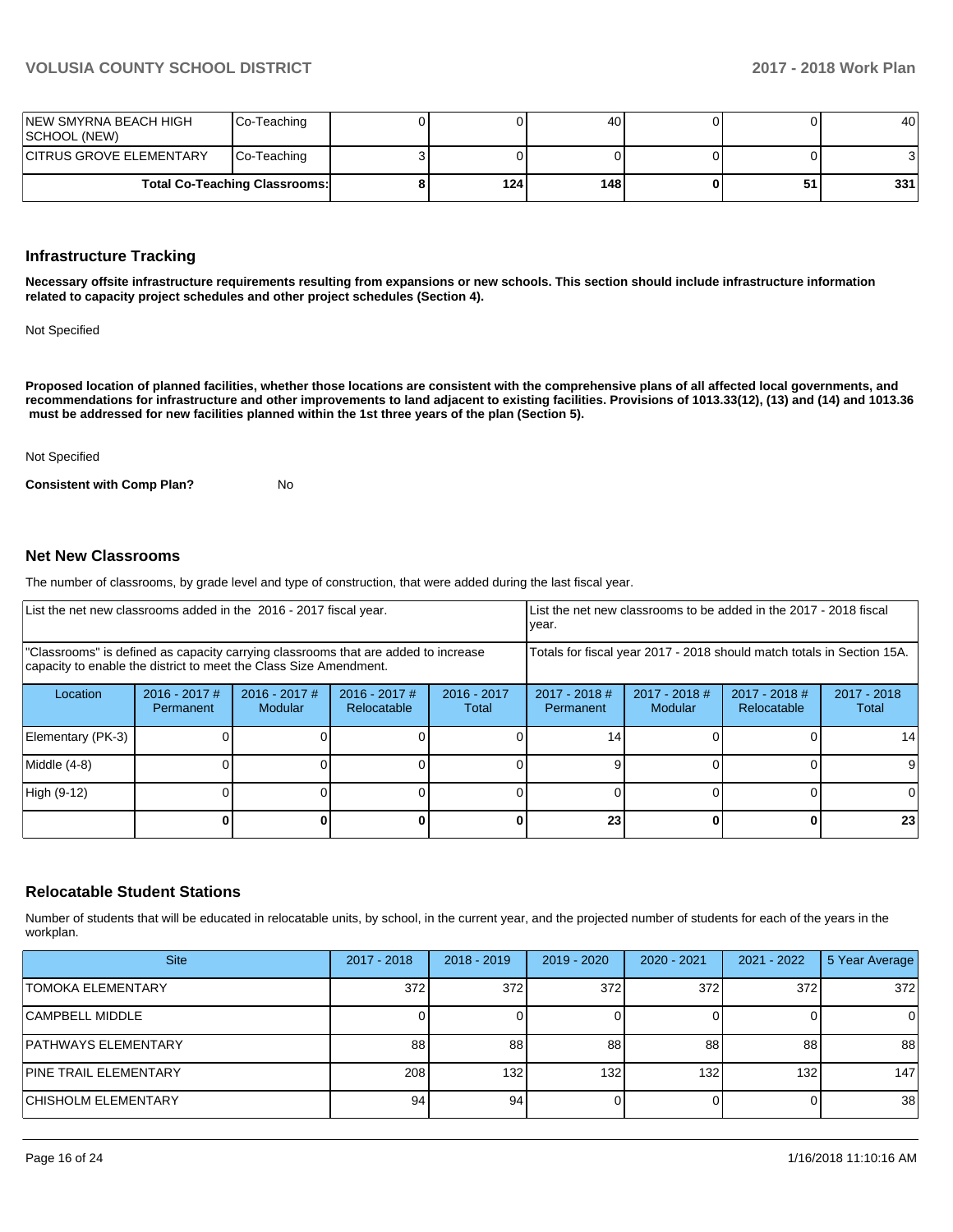| <b>HERITAGE MIDDLE</b>             | 264      | 264         | 264            | 264            | 264         | 264            |
|------------------------------------|----------|-------------|----------------|----------------|-------------|----------------|
| <b>FREEDOM ELEMENTARY</b>          | 132      | 132         | 132            | 132            | 132         | 132            |
| <b>CREEKSIDE MIDDLE</b>            | 226      | 242         | 242            | 242            | 242         | 239            |
| READ-PATTILLO ELEMENTARY           | 132      | 132         | 132            | 132            | 132         | 132            |
| RIVERVIEW LEARNING CENTER          | 0        | 0           | 0              | $\Omega$       | $\mathbf 0$ | 0              |
| SEABREEZE SENIOR HIGH              | $\Omega$ | $\mathbf 0$ | 0              | $\Omega$       | $\Omega$    | $\mathbf 0$    |
| TURIE T SMALL ELEMENTARY           | 286      | 286         | 286            | 286            | 286         | 286            |
| SUGAR MILL ELEMENTARY              | 198      | 198         | 198            | 198            | 198         | 198            |
| OSCEOLA ELEMENTARY                 | 106      | 106         | 106            | 106            | 106         | 106            |
| PIERSON ELEMENTARY                 | 506      | $\mathbf 0$ | 0              | $\Omega$       | $\Omega$    | 101            |
| PORT ORANGE ELEMENTARY             | 154      | 154         | 154            | 154            | 154         | 154            |
| ATLANTIC SENIOR HIGH               | 250      | 300         | 300            | 300            | 0           | 230            |
| SWEETWATER ELEMENTARY              | $\Omega$ | 0           | 0              | $\Omega$       | $\Omega$    | $\Omega$       |
| ORANGE CITY ELEMENTARY             | 244      | 244         | 244            | 244            | 244         | 244            |
| ORMOND BEACH MIDDLE                | $\Omega$ | 0           | 0              | $\Omega$       | $\Omega$    | $\Omega$       |
| ORTONA ELEMENTARY                  | 32       | 32          | 32             | 32             | 32          | 32             |
| SPRUCE CREEK SENIOR HIGH           | 980      | 980         | 980            | 980            | 980         | 980            |
| ORMOND BEACH ELEMENTARY            | 110      | 110         | 110            | 110            | 110         | 110            |
| CORONADO BEACH ELEMENTARY          | 44       | 44          | 44             | 44             | 44          | 44             |
| <b>DELAND SENIOR HIGH</b>          | 542      | 542         | 542            | 542            | 542         | 542            |
| WOODWARD AVENUE ELEMENTARY         | 196      | 196         | 196            | 196            | 196         | 196            |
| <b>DELAND MIDDLE</b>               | 366      | 366         | 366            | 366            | 366         | 366            |
| LOUISE S MCINNIS ELEMENTARY        | 216      | 216         | 216            | 216            | 216         | 216            |
| HERBERT STREET CENTER              | 0        | $\mathbf 0$ | 0              | $\Omega$       | 0           | $\mathbf 0$    |
| <b>CHAMPION ELEMENTARY</b>         | 0        | 0           | 0              | $\Omega$       | $\Omega$    | 0              |
| <b>CITRUS GROVE ELEMENTARY</b>     | 194      | 194         | 194            | 194            | 194         | 194            |
| <b>BICENTENNIAL PARK</b>           | 0        | 0           | 0              | $\Omega$       | 0           | 0              |
| SPRUCE CREEK ELEMENTARY            | 66       | 110         | 110            | 110            | 110         | 101            |
| <b>HORIZON ELEMENTARY</b>          | 132      | 132         | 132            | 132            | 132         | 132            |
| GEORGE W MARKS ELEMENTARY          | 110      | 110         | 110            | $\Omega$       | $\mathbf 0$ | 66             |
| INDIAN RIVER ELEMENTARY            | 88       | 88          | 88             | 88             | $\mathbf 0$ | 70             |
| <b>EDGEWATER PUBLIC ELEMENTARY</b> | 50       | 50          | 50             | 50             | 50          | 50             |
| NEW SMYRNA BEACH MIDDLE            | 418      | 418         | 418            | 418            | 418         | 418            |
| DAVID C. HINSON SR.                | 0        | 0           | 0              | $\Omega$       | $\mathbf 0$ | $\overline{0}$ |
| MANATEE COVE ELEMENTARY            | 176      | 176         | 176            | 176            | 176         | 176            |
| <b>BONNER ELEMENTARY</b>           | 0        | $\mathbf 0$ | $\overline{0}$ | $\overline{0}$ | 0           | 0              |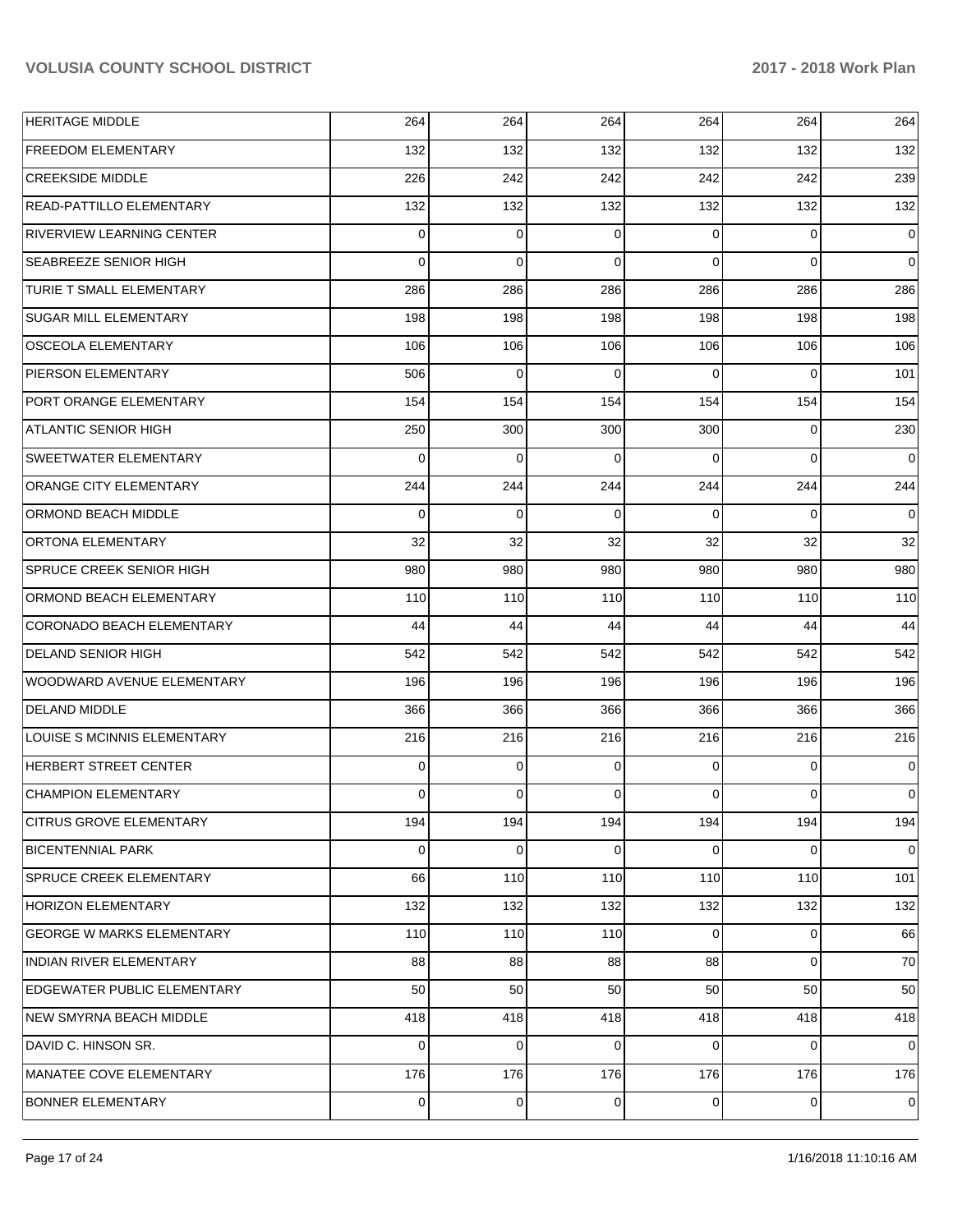| <b>BLUE LAKE ELEMENTARY</b>                       | 132      | 132         | 132         | 132      | 132         | 132         |
|---------------------------------------------------|----------|-------------|-------------|----------|-------------|-------------|
| <b>MAINLAND SENIOR HIGH</b>                       | 0        | $\Omega$    | $\Omega$    | $\Omega$ | $\Omega$    | 0           |
| RIVER SPRINGS MIDDLE SCHOOL                       | 198      | 198         | 198         | 198      | 198         | 198         |
| UNIVERSITY HIGH SCHOOL                            | 0        | 0           | $\Omega$    | $\Omega$ | $\Omega$    | 0           |
| NEW SMYRNA BEACH HIGH SCHOOL (NEW)                | 0        | 0           | $\Omega$    | $\Omega$ | $\Omega$    | $\Omega$    |
| PRIDE ELEMENTARY                                  | $\Omega$ | $\Omega$    | $\Omega$    | $\Omega$ | $\Omega$    | 0           |
| <b>FRIENDSHIP ELEMENTARY</b>                      | 128      | 128         | 128         | 128      | 128         | 128         |
| <b>DEBARY ELEMENTARY</b>                          | 94       | 94          | 94          | 94       | 94          | 94          |
| HIGHBANKS LEARNING CENTER WEST                    | $\Omega$ | $\Omega$    | $\Omega$    | $\Omega$ | $\Omega$    | $\Omega$    |
| SPIRIT ELEMENTARY                                 | 220      | 220         | 220         | 220      | 220         | 220         |
| <b>CYPRESS CREEK ELEMENTARY</b>                   | 80       | 80          | 80          | 80       | 80          | 80          |
| FOREST LAKE ELEMENTARY                            | $\Omega$ | $\Omega$    | $\Omega$    | $\Omega$ | $\Omega$    | 0           |
| TIMBERCREST ELEMENTARY                            | 208      | 208         | 208         | 208      | 208         | 208         |
| <b>GALAXY MIDDLE</b>                              | 396      | 396         | 396         | 396      | 396         | 396         |
| SUNRISE ELEMENTARY                                | 88       | 88          | 88          | 88       | 88          | 88          |
| <b>VOLUSIA PINES ELEMENTARY</b>                   | 132      | 132         | 132         | 132      | 132         | 132         |
| PINE RIDGE SENIOR HIGH                            | 400      | 400         | 400         | 400      | 400         | 400         |
| SOUTHWESTERN MIDDLE                               | 308      | 286         | 286         | 286      | 286         | 290         |
| EDITH I STARKE ELEMENTARY                         | 98       | 120         | 120         | 120      | 120         | 116         |
| <b>T D TAYLOR MIDDLE HIGH</b>                     | $\Omega$ | $\Omega$    | $\Omega$    | $\Omega$ | $\Omega$    | 0           |
| <b>DISCOVERY ELEMENTARY</b>                       | 230      | 230         | 230         | 230      | 230         | 230         |
| <b>DELTONA SENIOR HIGH</b>                        | 285      | 285         | 285         | 285      | 285         | 285         |
| <b>HOLLY HILL SCHOOL</b>                          | 176      | 176         | 176         | 176      | 176         | 176         |
| R J LONGSTREET ELEMENTARY                         | 66       | 66          | 66          | 66       | 66          | 66          |
| <b>WESTSIDE ELEMENTARY</b>                        | 198      | 128         | 128         | $\Omega$ | $\Omega$    | 91          |
| SILVER SANDS MIDDLE                               | 308      | 308         | 308         | 308      | 308         | 308         |
| SOUTH DAYTONA ELEMENTARY                          | 0        | 0           | 0           | $\Omega$ | 0           | 0           |
| DELTONA MIDDLE                                    | 428      | 428         | 428         | 428      | $\mathbf 0$ | 342         |
| DELTONA LAKES ELEMENTARY                          | 84       | 84          | 84          | 84       | 84          | 84          |
| <b>ENTERPRISE ELEMENTARY</b>                      | 132      | 132         | 132         | 132      | 132         | 132         |
| <b>OSTEEN ELEMENTARY</b>                          | $\Omega$ | $\mathbf 0$ | $\mathbf 0$ | $\Omega$ | $\Omega$    | $\mathbf 0$ |
| PALM TERRACE ELEMENTARY                           | 198      | 198         | 198         | 198      | 198         | 198         |
| Totals for VOLUSIA COUNTY SCHOOL DISTRICT         |          |             |             |          |             |             |
| Total students in relocatables by year.           | 11,567   | 11,025      | 10,931      | 10,693   | 9,877       | 10,819      |
| Total number of COFTE students projected by year. | 58,625   | 58,749      | 58,728      | 58,976   | 59,272      | 58,870      |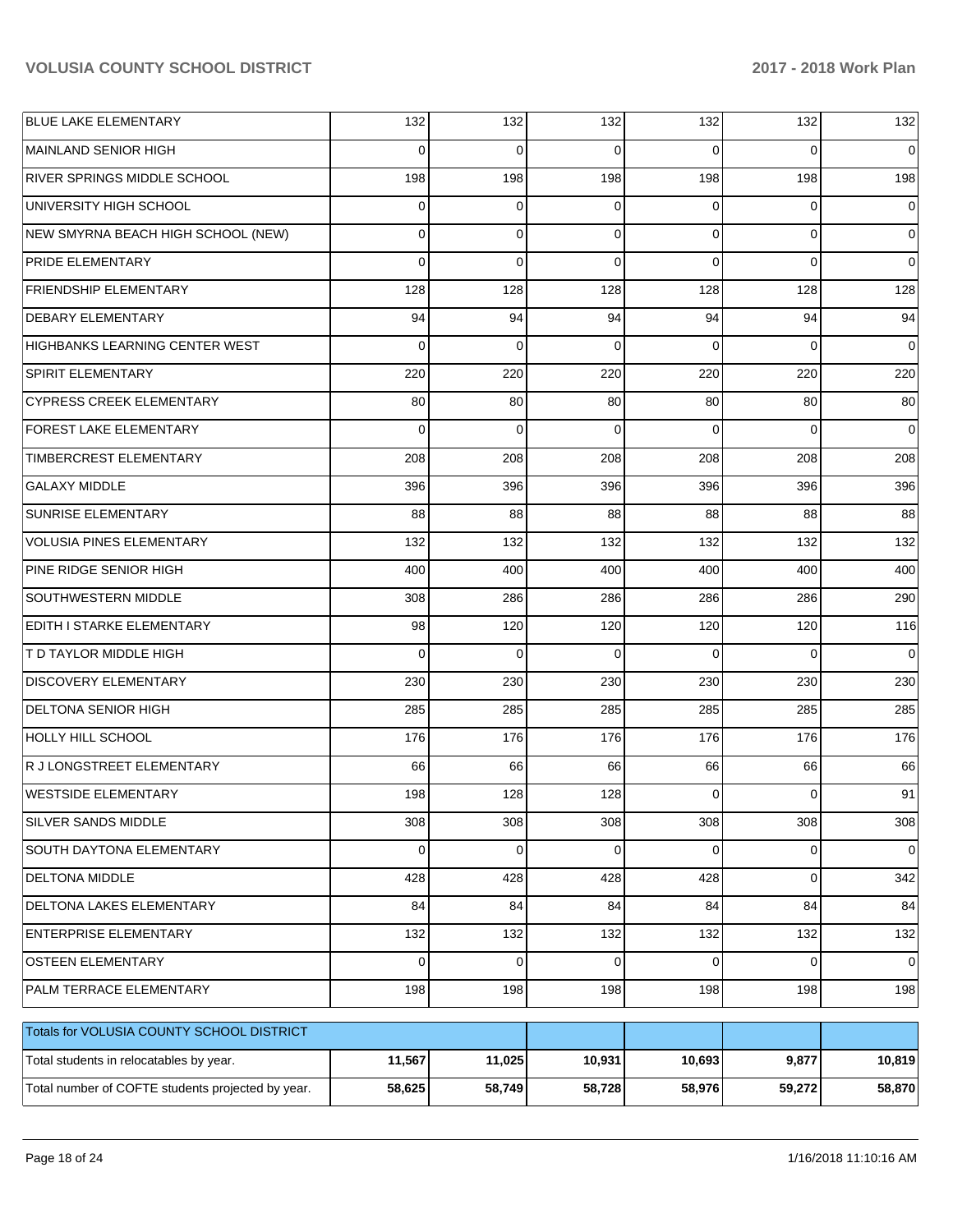| Darcont<br>vear.<br>relocatables by | 20 %<br>70. | $\sim$ $\sim$<br>0 و،<br>70 | 10 %<br>. .<br>- 70 | 100<br>10.<br>70 I | 170/<br>7٥ | $\sim$<br>۰.<br>Yo I<br>ıο |
|-------------------------------------|-------------|-----------------------------|---------------------|--------------------|------------|----------------------------|

### **Leased Facilities Tracking**

Exising leased facilities and plans for the acquisition of leased facilities, including the number of classrooms and student stations, as reported in the educational plant survey, that are planned in that location at the end of the five year workplan.

| Location                         | # of Leased<br>Classrooms 2017 -<br>2018 | <b>FISH Student</b><br><b>Stations</b> | Owner              | # of Leased<br>Classrooms 2021 -<br>2022 | <b>FISH Student</b><br><b>Stations</b> |
|----------------------------------|------------------------------------------|----------------------------------------|--------------------|------------------------------------------|----------------------------------------|
| ORANGE CITY ELEMENTARY           | $\overline{0}$                           |                                        | 0 Mobile Modular   | $\Omega$                                 | $\mathbf 0$                            |
| <b>ORTONA ELEMENTARY</b>         | $\Omega$                                 |                                        | 0 WilliamsScotsman | $\Omega$                                 | $\mathbf 0$                            |
| <b>HORIZON ELEMENTARY</b>        | $\overline{0}$                           |                                        | 0 Mobile Modular   | 0                                        | 0                                      |
| TIMBERCREST ELEMENTARY           | $\overline{0}$                           |                                        | 0 WilliamsScotsman | 0                                        | $\overline{0}$                         |
| ORMOND BEACH ELEMENTARY          | $\overline{0}$                           |                                        | 0 WilliamsScotsman | $\mathbf 0$                              | 0                                      |
| WOODWARD AVENUE ELEMENTARY       | $\overline{0}$                           |                                        | 0 Mobile Modular   | $\Omega$                                 | $\overline{0}$                         |
| LOUISE S MCINNIS ELEMENTARY      | $\overline{4}$                           |                                        | 88 Mobile Modular  | $\mathbf 0$                              | 0                                      |
| ORMOND BEACH MIDDLE              | $\overline{0}$                           |                                        | 0 Mobile Modular   | $\Omega$                                 | $\overline{0}$                         |
| <b>BONNER ELEMENTARY</b>         | $\overline{0}$                           | $\Omega$                               |                    | 0                                        | $\overline{0}$                         |
| <b>BLUE LAKE ELEMENTARY</b>      | $\overline{0}$                           | $\Omega$                               |                    | $\Omega$                                 | $\overline{0}$                         |
| <b>TOMOKA ELEMENTARY</b>         | $\overline{0}$                           | $\mathbf 0$                            |                    | 0                                        | $\overline{0}$                         |
| <b>CAMPBELL MIDDLE</b>           | $\Omega$                                 | $\Omega$                               |                    | $\Omega$                                 | $\overline{0}$                         |
| <b>PATHWAYS ELEMENTARY</b>       | $\overline{0}$                           | $\mathbf 0$                            |                    | $\mathbf 0$                              | $\overline{0}$                         |
| <b>PINE TRAIL ELEMENTARY</b>     | $\overline{0}$                           | $\Omega$                               |                    | $\Omega$                                 | $\overline{0}$                         |
| <b>CHISHOLM ELEMENTARY</b>       | $\overline{0}$                           | $\mathbf 0$                            |                    | 0                                        | $\overline{0}$                         |
| CORONADO BEACH ELEMENTARY        | $\overline{0}$                           | $\Omega$                               |                    | $\Omega$                                 | $\overline{0}$                         |
| <b>DELAND SENIOR HIGH</b>        | $\mathbf{1}$                             | 25                                     |                    | 0                                        | $\overline{0}$                         |
| <b>DELAND MIDDLE</b>             | $\Omega$                                 | $\Omega$                               |                    | $\Omega$                                 | $\overline{0}$                         |
| <b>DELTONA MIDDLE</b>            | $\overline{0}$                           | $\mathbf 0$                            |                    | $\mathbf 0$                              | $\overline{0}$                         |
| <b>DELTONA LAKES ELEMENTARY</b>  | $\overline{0}$                           | $\Omega$                               |                    | $\Omega$                                 | $\overline{0}$                         |
| <b>ENTERPRISE ELEMENTARY</b>     | $\overline{0}$                           | $\mathbf 0$                            |                    | 0                                        | 0                                      |
| OSTEEN ELEMENTARY                | $\overline{0}$                           | $\Omega$                               |                    | $\Omega$                                 | $\mathbf 0$                            |
| <b>PALM TERRACE ELEMENTARY</b>   | $\overline{0}$                           | $\mathbf 0$                            |                    | 0                                        | 0                                      |
| <b>HOLLY HILL SCHOOL</b>         | $\overline{0}$                           | $\mathbf 0$                            |                    | 0                                        | $\overline{0}$                         |
| R J LONGSTREET ELEMENTARY        | $\overline{0}$                           | $\mathbf 0$                            |                    | 0                                        | $\overline{0}$                         |
| WESTSIDE ELEMENTARY              | 11                                       | 198                                    |                    | 0                                        | $\overline{0}$                         |
| SILVER SANDS MIDDLE              | $\overline{0}$                           | $\mathbf 0$                            |                    | 0                                        | $\overline{0}$                         |
| MAINLAND SENIOR HIGH             | $\overline{0}$                           | $\mathbf 0$                            |                    | 0                                        | $\overline{0}$                         |
| <b>GEORGE W MARKS ELEMENTARY</b> | $\overline{0}$                           | 0                                      |                    | 0                                        | 0                                      |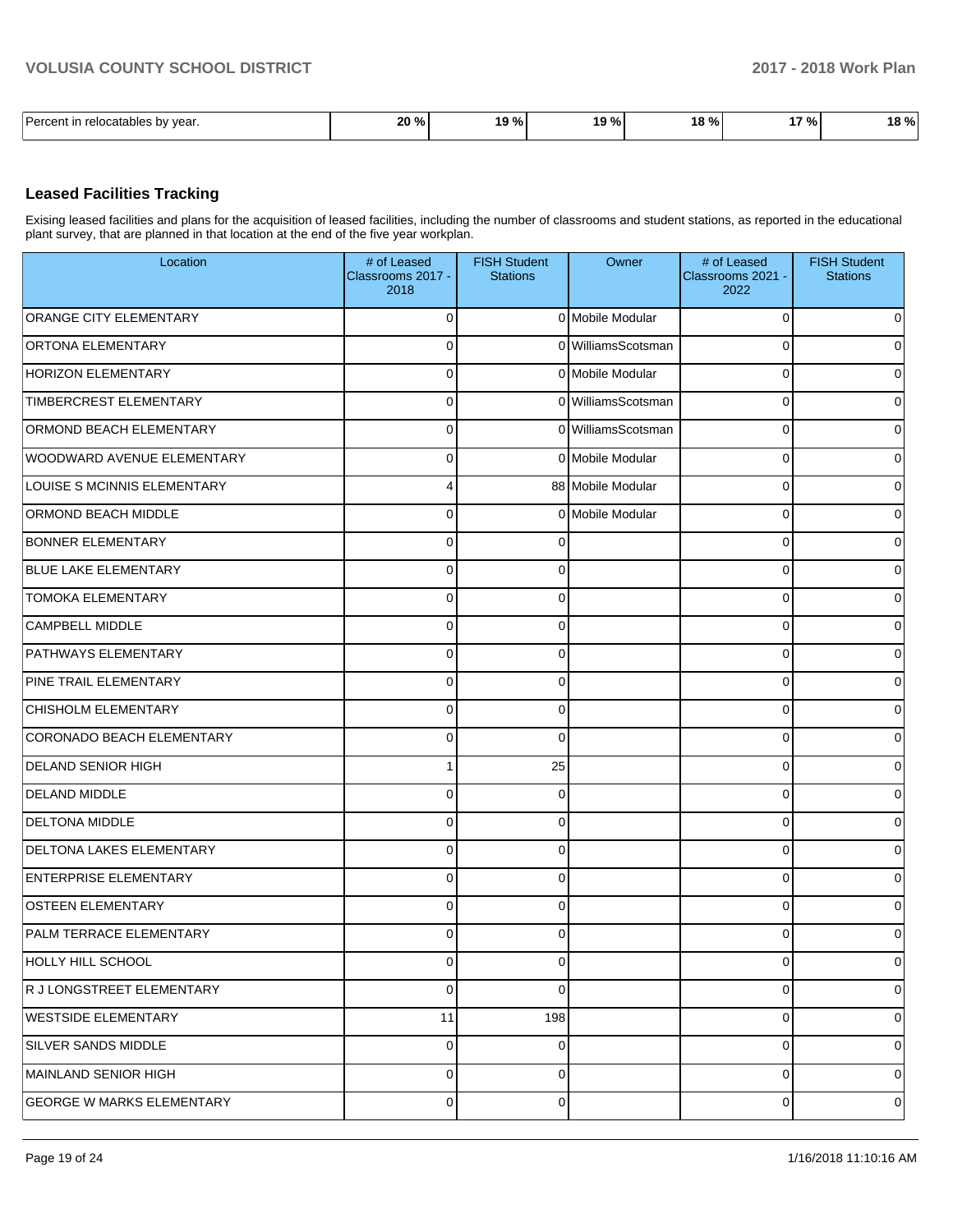| <b>INDIAN RIVER ELEMENTARY</b>     | 0           | 0        |                          | $\overline{0}$ | 0        |
|------------------------------------|-------------|----------|--------------------------|----------------|----------|
| <b>EDGEWATER PUBLIC ELEMENTARY</b> | 0           | 0        |                          | 0              | 0        |
| NEW SMYRNA BEACH MIDDLE            | $\mathbf 0$ | $\Omega$ |                          | $\mathbf 0$    | $\Omega$ |
| SPRUCE CREEK SENIOR HIGH           | 0           | $\Omega$ |                          | $\mathbf 0$    | 0        |
| SPRUCE CREEK ELEMENTARY            | $\mathbf 0$ | $\Omega$ |                          | $\mathbf 0$    | $\Omega$ |
| <b>SUGAR MILL ELEMENTARY</b>       | 0           | $\Omega$ |                          | $\mathbf 0$    | 0        |
| OSCEOLA ELEMENTARY                 | $\mathbf 0$ | 0        |                          | $\mathbf 0$    | $\Omega$ |
| PIERSON ELEMENTARY                 | 0           | 0        |                          | $\mathbf 0$    | 0        |
| PORT ORANGE ELEMENTARY             | $\mathbf 0$ | 0        |                          | $\mathbf 0$    | 0        |
| <b>ATLANTIC SENIOR HIGH</b>        | 0           | $\Omega$ |                          | $\mathbf 0$    | 0        |
| SWEETWATER ELEMENTARY              | $\mathbf 0$ | 0        |                          | $\mathbf 0$    | 0        |
| READ-PATTILLO ELEMENTARY           | 0           | 0        |                          | $\mathbf 0$    | 0        |
| RIVERVIEW LEARNING CENTER          | $\mathbf 0$ | 0        |                          | $\mathbf 0$    | $\Omega$ |
| <b>SEABREEZE SENIOR HIGH</b>       | $\mathbf 0$ | 0        |                          | $\mathbf 0$    | 0        |
| <b>TURIE T SMALL ELEMENTARY</b>    | $\mathbf 0$ | 0        |                          | $\mathbf 0$    | 0        |
| SOUTH DAYTONA ELEMENTARY           | 0           | 0        |                          | $\mathbf 0$    | 0        |
| SOUTHWESTERN MIDDLE                | $\mathbf 0$ | 0        |                          | $\mathbf 0$    | 0        |
| <b>EDITH I STARKE ELEMENTARY</b>   | $\mathbf 0$ | $\Omega$ |                          | $\mathbf 0$    | 0        |
| <b>T D TAYLOR MIDDLE HIGH</b>      | $\mathbf 0$ | 0        |                          | 0              | $\Omega$ |
| <b>BICENTENNIAL PARK</b>           | $\mathbf 0$ | 0        |                          | $\mathbf 0$    | 0        |
| <b>DISCOVERY ELEMENTARY</b>        | $\mathbf 0$ | 0        |                          | $\mathbf 0$    | $\Omega$ |
| <b>DELTONA SENIOR HIGH</b>         | $\mathbf 0$ | $\Omega$ |                          | $\mathbf 0$    | 0        |
| <b>GALAXY MIDDLE</b>               | $\Omega$    | 0        |                          | $\mathbf 0$    | 0        |
| <b>SUNRISE ELEMENTARY</b>          | 0           | $\Omega$ |                          | $\mathbf 0$    | $\Omega$ |
| VOLUSIA PINES ELEMENTARY           | 3           |          | 66 Williams<br>Scottsman | 3              | 66       |
| PINE RIDGE SENIOR HIGH             | $\mathbf 0$ | $\Omega$ |                          | $\overline{0}$ | $\Omega$ |
| <b>FOREST LAKE ELEMENTARY</b>      | $\mathbf 0$ | $\Omega$ |                          | $\overline{0}$ | 0        |
| <b>FRIENDSHIP ELEMENTARY</b>       | 0           | $\Omega$ |                          | 0              | 0        |
| <b>DEBARY ELEMENTARY</b>           | $\mathbf 0$ | $\Omega$ |                          | $\mathbf{0}$   | 0        |
| <b>HERITAGE MIDDLE</b>             | 0           | $\Omega$ |                          | $\mathbf 0$    | 0        |
| <b>FREEDOM ELEMENTARY</b>          | $\mathbf 0$ | $\Omega$ |                          | $\mathbf 0$    | 0        |
| <b>CREEKSIDE MIDDLE</b>            | 0           | $\Omega$ |                          | $\mathbf 0$    | $\Omega$ |
| HIGHBANKS LEARNING CENTER WEST     | 0           | $\Omega$ |                          | $\mathbf{0}$   | 0        |
| <b>SPIRIT ELEMENTARY</b>           | 0           | $\Omega$ |                          | $\mathbf 0$    | $\Omega$ |
| DAVID C. HINSON SR.                | $\mathbf 0$ | 0        |                          | $\overline{0}$ | 0        |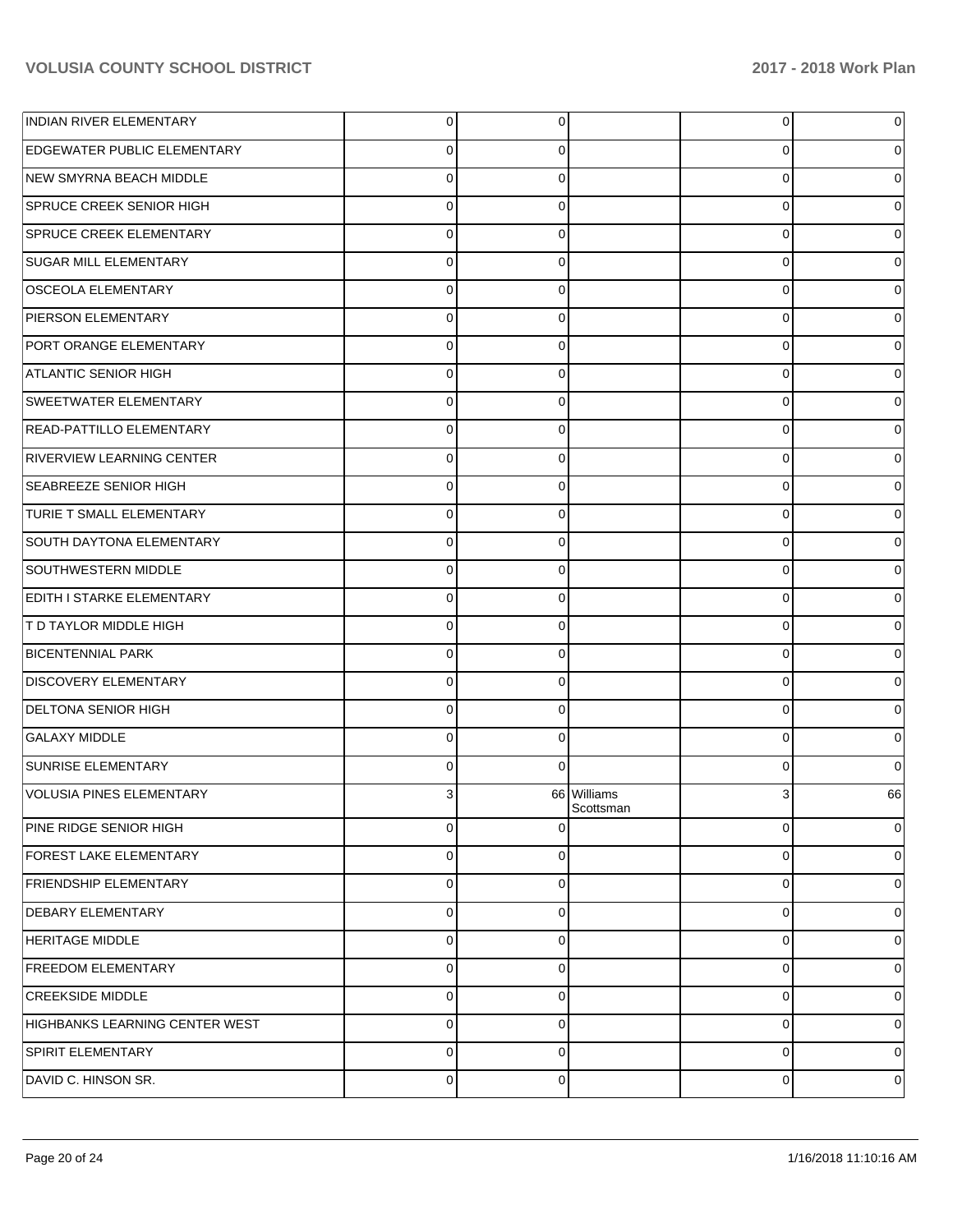| MANATEE COVE ELEMENTARY            |    |     |  |    |
|------------------------------------|----|-----|--|----|
| CYPRESS CREEK ELEMENTARY           |    |     |  |    |
| RIVER SPRINGS MIDDLE SCHOOL        |    |     |  |    |
| UNIVERSITY HIGH SCHOOL             |    |     |  |    |
| NEW SMYRNA BEACH HIGH SCHOOL (NEW) |    |     |  |    |
| <b>PRIDE ELEMENTARY</b>            |    |     |  |    |
| HERBERT STREET CENTER              |    |     |  |    |
| <b>CHAMPION ELEMENTARY</b>         |    |     |  |    |
| <b>CITRUS GROVE ELEMENTARY</b>     |    |     |  |    |
|                                    | 19 | 377 |  | 66 |

#### **Failed Standard Relocatable Tracking**

Relocatable units currently reported by school, from FISH, and the number of relocatable units identified as 'Failed Standards'.

Nothing reported for this section.

# **Planning**

#### **Class Size Reduction Planning**

**Plans approved by the school board that reduce the need for permanent student stations such as acceptable school capacity levels, redistricting, busing, year-round schools, charter schools, magnet schools, public-private partnerships, multitrack scheduling, grade level organization, block scheduling, or other alternatives.**

Various methods have been utilized in an attempt to meet the class size reduction requirement. The methods include but are not limited to redistricting, hiring additional teachers, co-teaching, and combination classes. The District is reviewing its choice programs and their relevancy to F.S. 1002.31(9). This year the district designated all schools as schools of choice.

#### **School Closure Planning**

**Plans for the closure of any school, including plans for disposition of the facility or usage of facility space, and anticipated revenues.** 

Pierson Elementary is scheduled to be replaced on an alternative site. The school district and Town are discussing disposition plans and terms for the current school once the new school is opened. The objective is that the Town will locate Town Hall to the old school and the school district will maintain its northeast transportation terminal at the site.

# **Long Range Planning**

#### **Ten-Year Maintenance**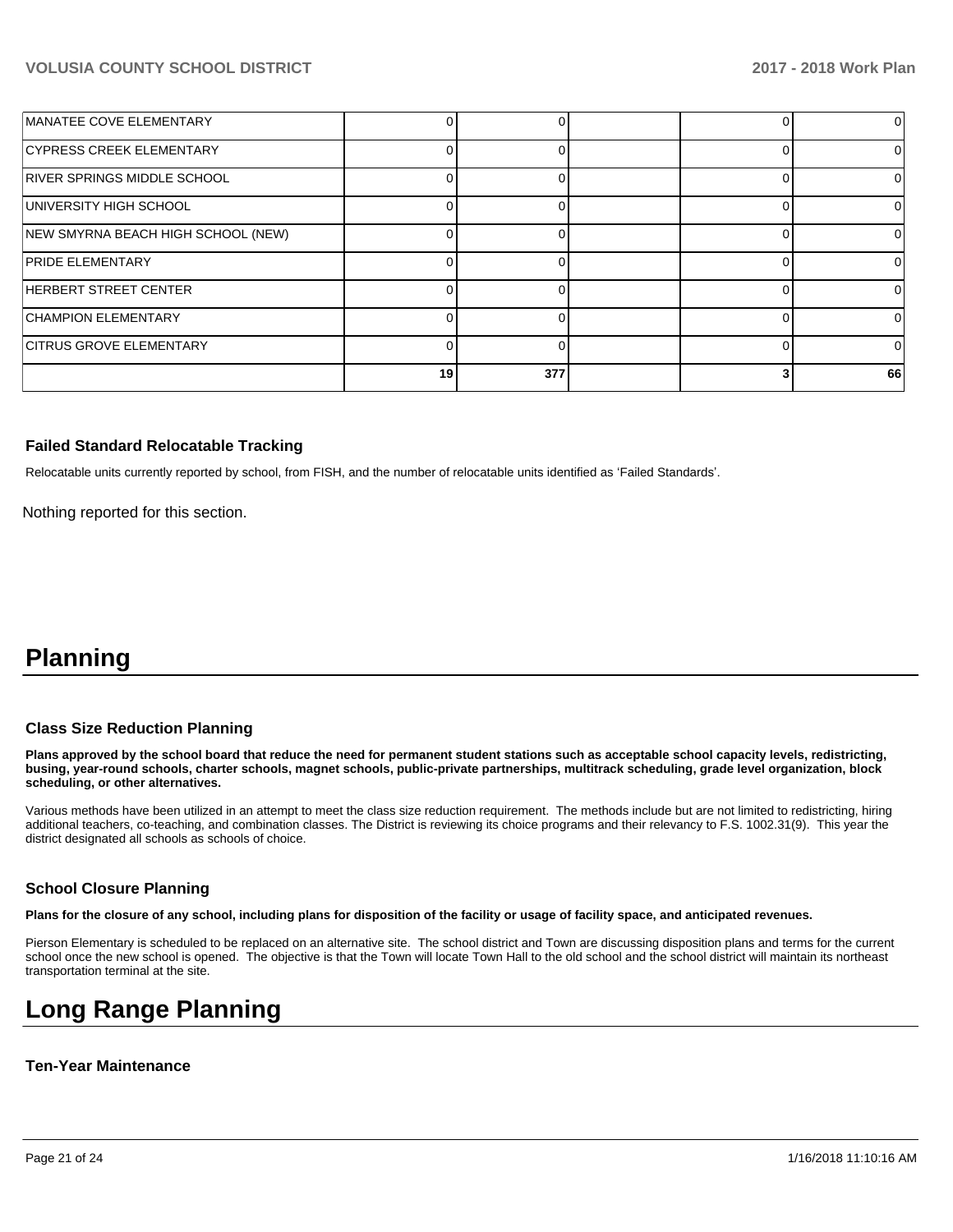District projects and locations regarding the projected need for major renovation, repair, and maintenance projects within the district in years 6-10 beyond the projects plans detailed in the five years covered by the work plan.

Nothing reported for this section.

#### **Ten-Year Capacity**

Schedule of capital outlay projects projected to ensure the availability of satisfactory student stations for the projected student enrollment in K-12 programs for the future 5 years beyond the 5-year district facilities work program.

Nothing reported for this section.

#### **Ten-Year Planned Utilization**

Schedule of planned capital outlay projects identifying the standard grade groupings, capacities, and planned utilization rates of future educational facilities of the district for both permanent and relocatable facilities.

| <b>Grade Level Projections</b>   | <b>FISH</b><br><b>Student</b><br><b>Stations</b> | Actual 2016 -<br><b>2017 FISH</b><br>Capacity | Actual<br>$2016 -$<br>2017<br><b>COFTE</b> | Actual 2016 - 2017<br><b>Utilization</b> | Actual 2017 - 2018 / 2026 - 2027 new<br>Student Capacity to be added/removed | Projected 2026<br><b>2027 COFTE</b> | Projected 2026 -<br>2027 Utilization |
|----------------------------------|--------------------------------------------------|-----------------------------------------------|--------------------------------------------|------------------------------------------|------------------------------------------------------------------------------|-------------------------------------|--------------------------------------|
| Elementary - District<br> Totals | 34.690                                           | 34,690                                        | 26,916.24                                  | 77.59 %                                  |                                                                              |                                     | 0.00%                                |
| Middle - District Totals         | 20.996                                           | 18,889                                        | 14.616.85                                  | 77.38 %                                  |                                                                              |                                     | 0.00%                                |
| High - District Totals           | 22.506                                           | 21.375                                        | 16.750.90                                  | 78.37 %                                  |                                                                              |                                     | 0.00%                                |
| Other - ESE, etc                 | 711                                              | 187                                           | 92.50                                      | 49.20 %                                  |                                                                              |                                     | 0.00%                                |
|                                  | 78,903                                           | 75,141                                        | 58,376.49                                  | 77.69 %                                  |                                                                              |                                     | 0.00%                                |

**Combination schools are included with the middle schools for student stations, capacity, COFTE and utilization purposes because these facilities all have a 90% utilization factor. Use this space to explain or define the grade groupings for combination schools.** 

No comments to report.

**Ten-Year Infrastructure Planning**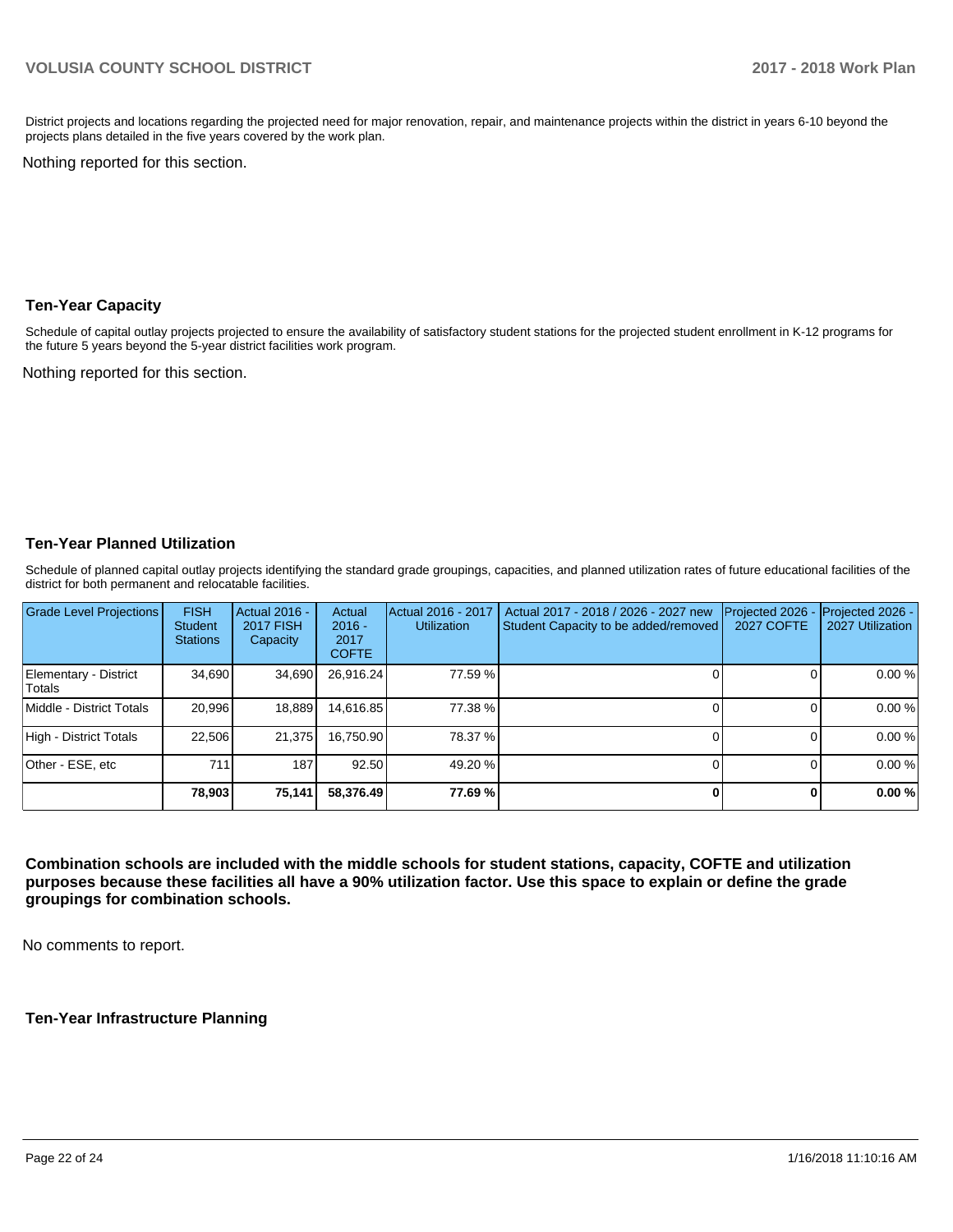#### **Proposed Location of Planned New, Remodeled, or New Additions to Facilities in 06 thru 10 out years (Section 28).**

Nothing reported for this section.

Plans for closure of any school, including plans for disposition of the facility or usage of facility space, and anticipated revenues in the 06 thru 10 out **years (Section 29).**

Nothing reported for this section.

#### **Twenty-Year Maintenance**

District projects and locations regarding the projected need for major renovation, repair, and maintenance projects within the district in years 11-20 beyond the projects plans detailed in the five years covered by the work plan.

Nothing reported for this section.

#### **Twenty-Year Capacity**

Schedule of capital outlay projects projected to ensure the availability of satisfactory student stations for the projected student enrollment in K-12 programs for the future 11-20 years beyond the 5-year district facilities work program.

Nothing reported for this section.

#### **Twenty-Year Planned Utilization**

Schedule of planned capital outlay projects identifying the standard grade groupings, capacities, and planned utilization rates of future educational facilities of the district for both permanent and relocatable facilities.

| <b>Grade Level Projections</b>   | <b>FISH</b><br><b>Student</b><br><b>Stations</b> | <b>Actual 2016 -</b><br><b>2017 FISH</b><br>Capacity | Actual<br>$2016 -$<br>2017<br><b>COFTE</b> | Actual 2016 - 2017<br><b>Utilization</b> | Actual 2017 - 2018 / 2036 - 2037 new<br>Student Capacity to be added/removed | Projected 2036<br><b>2037 COFTE</b> | <b>Projected 2036 -</b><br>2037 Utilization |
|----------------------------------|--------------------------------------------------|------------------------------------------------------|--------------------------------------------|------------------------------------------|------------------------------------------------------------------------------|-------------------------------------|---------------------------------------------|
| Elementary - District<br> Totals | 34,690                                           | 34,690                                               | 26,916.24                                  | 77.59 %                                  |                                                                              |                                     | 0.00%                                       |
| Middle - District Totals         | 20.996                                           | 18,889                                               | 14.616.85                                  | 77.38 %                                  |                                                                              |                                     | 0.00%                                       |
| High - District Totals           | 22.506                                           | 21.375                                               | 16.750.90                                  | 78.37 %                                  |                                                                              |                                     | 0.00%                                       |
| Other - ESE, etc                 | 711                                              | 187                                                  | 92.50                                      | 49.20 %                                  |                                                                              |                                     | 0.00%                                       |
|                                  | 78,903                                           | 75,141                                               | 58,376.49                                  | 77.69 %                                  |                                                                              |                                     | 0.00%                                       |